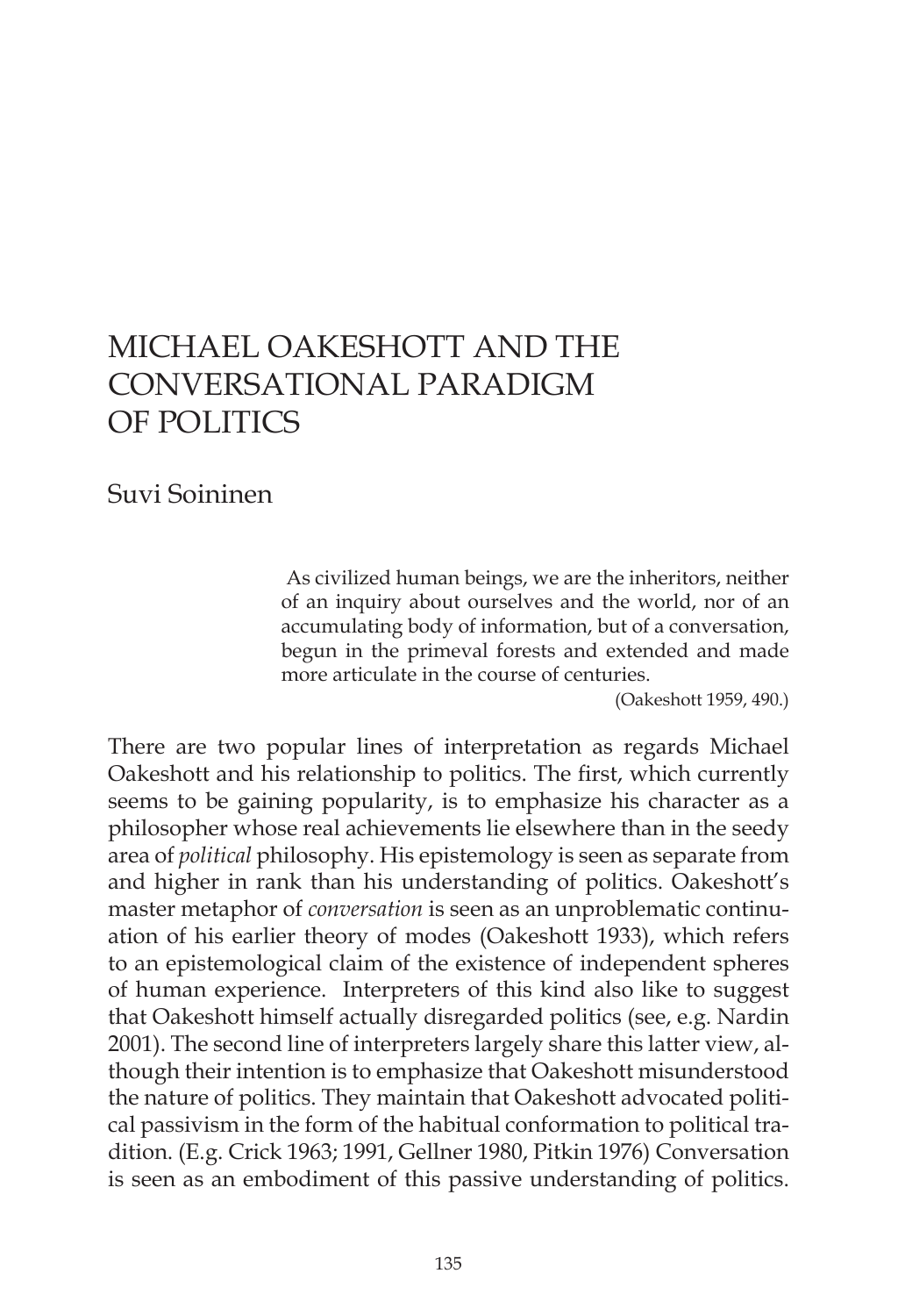The politics of conversation is identified with political conservatism, in which the past offers the main source of political consultation.

In this article, I wish to present a part alternative and part complementary interpretation of Oakeshott's metaphor of conversation to the aforementioned views by viewing the metaphor as essentially linked to his conception of political activity. What I refer to as Oakeshott's *conversational paradigm* of politics presents us with a specific understanding of politics that accentuates the importance of manners and procedures in political activity. I also argue here that Oakeshott's understanding of politics models certain features particularly of parliamentary politics. I suggest that the nuances in Oakeshott's understanding of the politics of conversation shift in concordance with both contemporary politics and his time perspective as regards the direction of political deliberation, i.e. the past, present or future and their changing combinations. The metaphor of conversation first signifies a conservative paradigm of parliamentary politics as a place of discussion, although one that is limited mainly to the elite. The elite are seen as hereditarily proficient in the art of politics. Next, the metaphor of conversation underlines the importance of parliamentary procedures and rules in relation to political activity. Lastly, in light of Oakeshott's late theorizing on political activity in the 1970s, we can assign a rhetorical meaning to the politics of conversation, which emphasizes the deliberation between different alternatives.

Furthermore, I suggest that Oakeshott's 'philosophical' understanding of the conversation of mankind as taking place between the "voices" of philosophy, poetry, practice and science has important links to his conception of political activity (Oakeshott 1959). This latter point is implied by the simple fact that Oakeshott formulated his metaphor of conversation in relation to political activity before its formulation in relation to philosophy. Moreover, in *The Voice of Poetry in the Conversation of Mankind* (1959), Oakeshott describes friendship (and love) as an ambiguous, non-utilitarian practical activity that is capable of constituting a "connection between the voices of poetry and practice, a channel of common understanding" (ibid., 538). Oakeshott had previously used the notion of friendship in connection with his conception of *conservative politics*. Rules play an important role in this kind of politics, exemplifying that an activity is carried out for its own sake. The notion of friendship is seen as a predecessor of Oakeshott's famous concept of *civil association*, in which politics, for its own part, is described as possessing attributes that he previously connected more exclusively only to philosophy and poetry. Politics is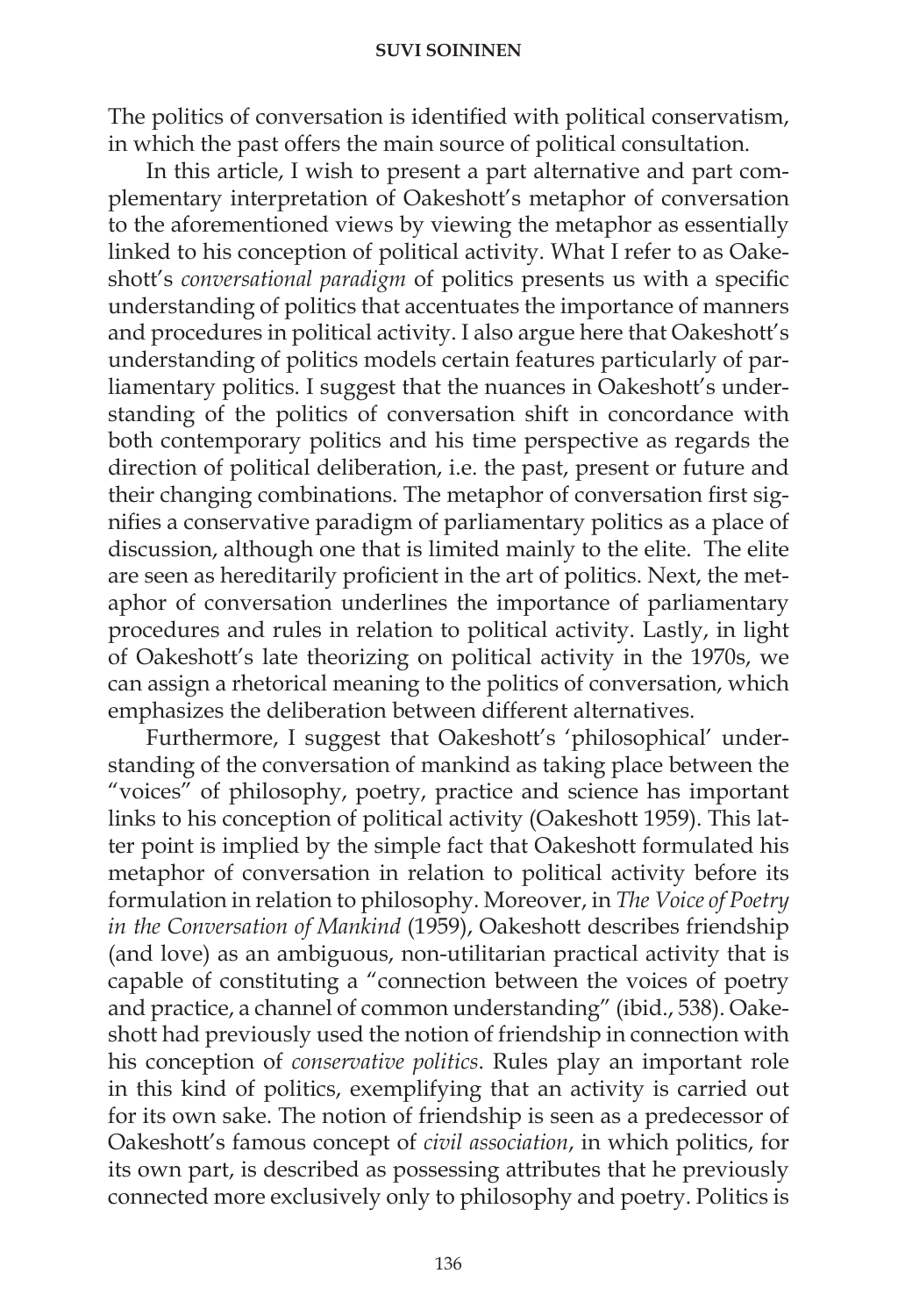about promoting or withstanding a change in the rules, the acknowledgement of which forms the basis of civil association. Importantly, the citizens do not necessarily have anything more in common with each other than this acknowledgement of rules and the preceding authority to prescribe them. (Oakeshott 1975b, 128) It is a type of association that Oakeshott finds morally tolerable for the existence of a modern state as a compulsory association (Oakeshott 1975c, 460). There is no real politics in an *enterprise association*, since rules are only instrumental in the achievement of a known end, which structures this other ideal type of human association. (Oakeshott 1975b, 128). In keeping with this idea, I concentrate on the metaphor of conversation in order to argue below that we cannot view Oakeshott's philosophy as superior to his political philosophy or political thought, but, rather, there exists a sympathetic relationship between the two.

I am not suggesting here that Oakeshott is first and foremost a representative of British conservatism. Nor do I wish to portray him as someone who has retained an essentially unchanged conception of politics throughout his long career. Rather, I examine his position as a significant theorist of political activity whose understanding of politics as conversation can be compared with such eminent contemporary descriptions of politics as Hannah Arendt's new beginnings and Isaiah Berlin's essential conflicts. The politics of conversation can be understood as opposing all attempts to fuse politics with administration or engineering, in regards to the respect of procedures and rules and the opposition to the view that only results matter in politics. It is a significant contribution to a line of twentieth century political theory which both defends and defines politics as a specific activity and deals with the 'essential' contingency of institutions, laws and other arrangements.

## **Conversation and conservatism**

Oakeshott is perhaps most famous for his notion of *rationalism* in politics, which at least partially explains his reputation as someone who dislikes politics in general. In a nutshell, by rationalist politics Oakeshott is referring to the incorrect assimilation of politics into some other activity. His notion of rationalist politics can be seen as an umbrella concept for the criticism of various attempts to reduce "politics" to administration, economic fabrication, engineering, or a scientist understanding. In the essay *Rationalism in Politics* (1947),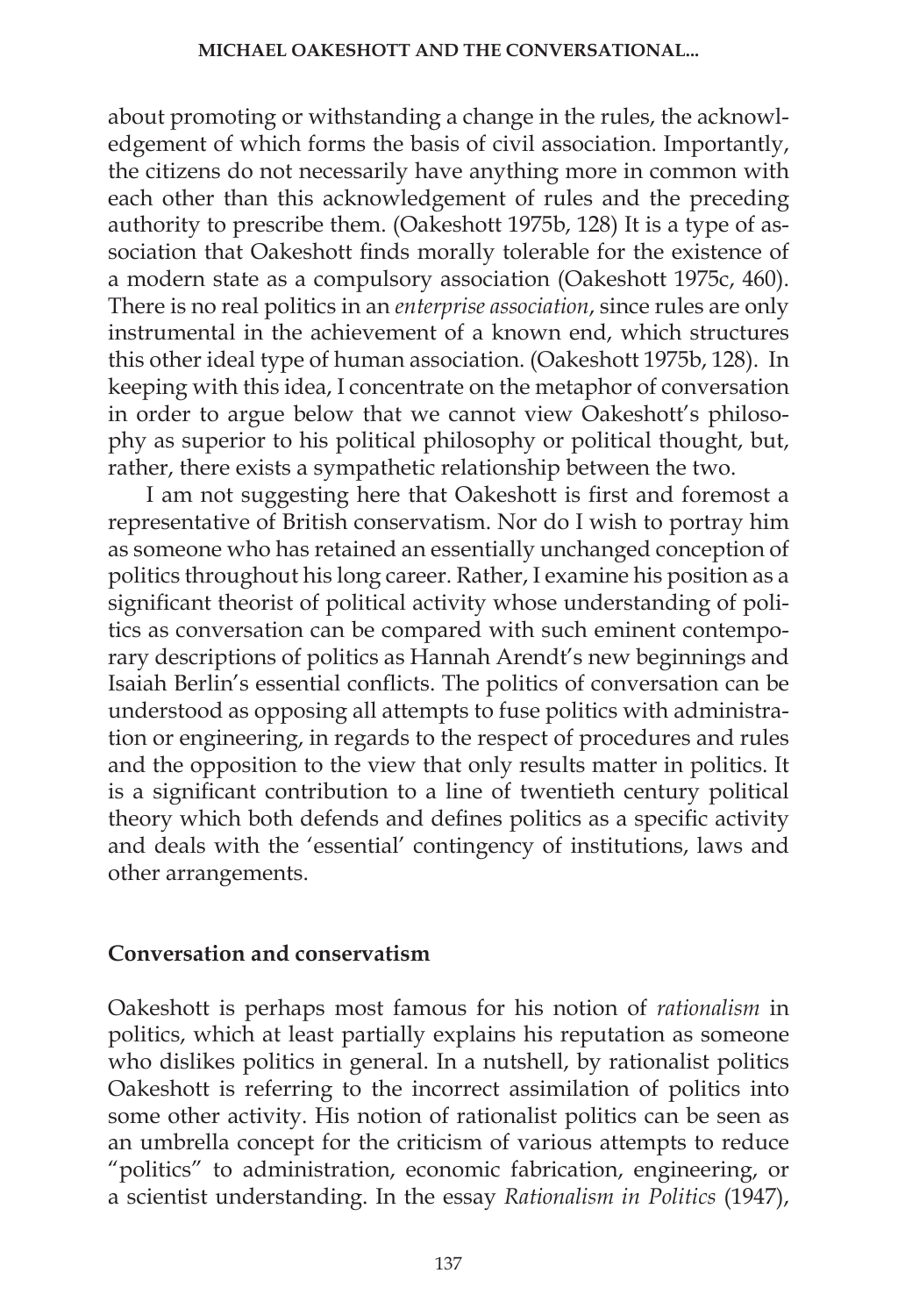in which he outlined this notion, Oakeshott's view of contemporary politics was particularly pessimistic. According to him, in the aftermath of the war, "almost all politics today have become Rationalist or near-Rationalist" and politics aspires to impose a uniform condition upon humankind (ibid., 5). Hence, if taken as a prime example of his understanding of politics, this essay has led to the false assumption that Oakeshott possesses a general disregard for politics. His critique of rationalist politics has been misunderstood as a critique of political activity as a whole.

 Namely, it is important to note that in this essay, as in the majority of his other texts on politics, the negative conception as the description of a perverted understanding of political activity is accompanied by a description of 'normal' or 'proper' political activity.<sup>1</sup> Oakeshott thus operates with the *duality* and *ambiguity* of politics. For example, the political styles or languages of rationalist politics and "the politics of faith" are contrasted with 'rational', "proper" or 'traditional' politics and the politics of scepticism (Oakeshott 1947, Oakeshott 1996, compare e.g. with Gallie 1973). I focus particularly on these latter types of descriptions in order to understand Oakeshott's notion of the politics of conversation. This also requires a simultaneous examination of the different levels of Oakeshott's writing, which facilitates an understanding of how his reading of contemporary works and political situations adds a more concrete level of content to his sometimes rather vague philosophical descriptions of political activity. Focusing on Oakeshott's positive descriptions of specifically parliamentary politics also enables us to re-think the question of his political elitism and its transformation.

Namely, in the immediate postwar years, Oakeshott's understanding of rational politics is identical to his understanding of 'traditional', conservative politics. In a personal letter to Karl Popper, in which, to my knowledge, his metaphor of conversation appears for the first time, Oakeshott contrasts his notion of the "politics of conversation" with (Popper's) "politics of argument", which he identifies with rationalist politics. Rationalist politics views a single problem in a society, such as unemployment, as so overwhelming that solving it requires upsetting the entire society (Oakeshott 1948b.).<sup>2</sup> Proper politics, instead, should maintain the society as a whole, with all of its various arrangements, as coherent, stable and progressive (ibid). In conversation, there is "something else much stronger" than reason which unites men, e.g. "a common civilization (where one exists), common habits of behaviour (where they exist) - neither of which are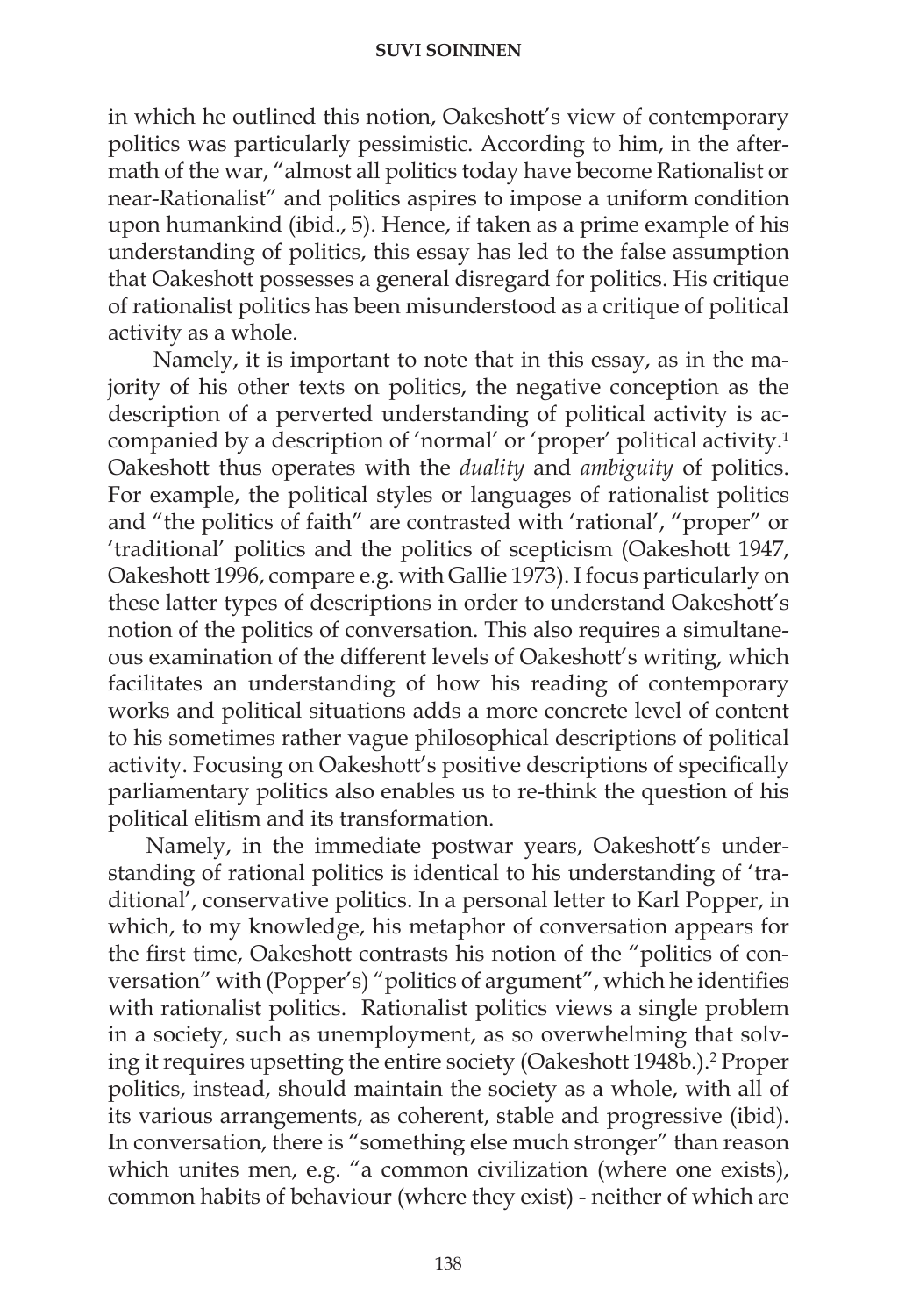rational, dependent upon argument or common to *all* men." (ibid.) It is thus in this characterisation that Oakeshott first attaches his politics of conversation to the concept of *tradition*, although he does not use this word in this particular letter.

It can be reasonably argued that it is rather impossible to carry out an unambiguous, "correct" interpretation of Oakeshott's concept of tradition. According to Samuel Coleman, Oakeshott "slips from the employment of tradition to refer to the entire culture or the process of enculturation of a society to the meaning which refers to a single tradition of that society." (Coleman 1968, 249.) In retrospect, it seems possible to read almost anything into Oakeshott's concept of tradition from a theory of human behaviour to the notion of traditions as being appropriate contexts for reading philosophy. (See, Soininen 2003, 109-110).

There has, however, been a rather solid duality in earlier interpretation specifically of political tradition in Oakeshott's texts. The first course has been to emphasize the concept as embodying his conservative traditionalism with its inherent fear of "the democratic principles which challenge privilege and status." (Crossman 1958, 137.) Political cynicism and the mystical qualities of tradition are also stressed (ibid., 136, Thomas 2000, 208). The second course is to stress the fluid and unfixed character of traditions as exemplifying the possibilities for political action (see, e.g. Mouffe 1993; Soininen 2003, 109). I suggest here that it is possible to find a kind of "explanation" of this contradiction in his interpretations by concentrating on the theme of change in Oakeshott's time perspective and his view of proper, parliamentary politics.

The accusations of elitism that are made against Oakeshott tend to be formulated rather generally by referring to his (Burkean) conservatism. And undeniably, in a different sense than his later "conservative disposition" would suggest (Oakeshott 1956, 409), Oakeshott's tone in the postwar years is conservative in his defence of the parliamentary tradition and the English manner of politics. Neil McInnes has observed that the contrast Oakeshott proposed was previously stated by Benjamin Disraeli in 1872: Both admit the inevitability of change yet insisting that change should be brought about in deference to manners, customs and traditions instead of abstract principles or general doctrines (McInnes 2000).

In a tone similar to other critics of central planning (and the Attlee government), Oakeshott insists that the task of the *politician* is to prevent the concentration of power in a society, especially in the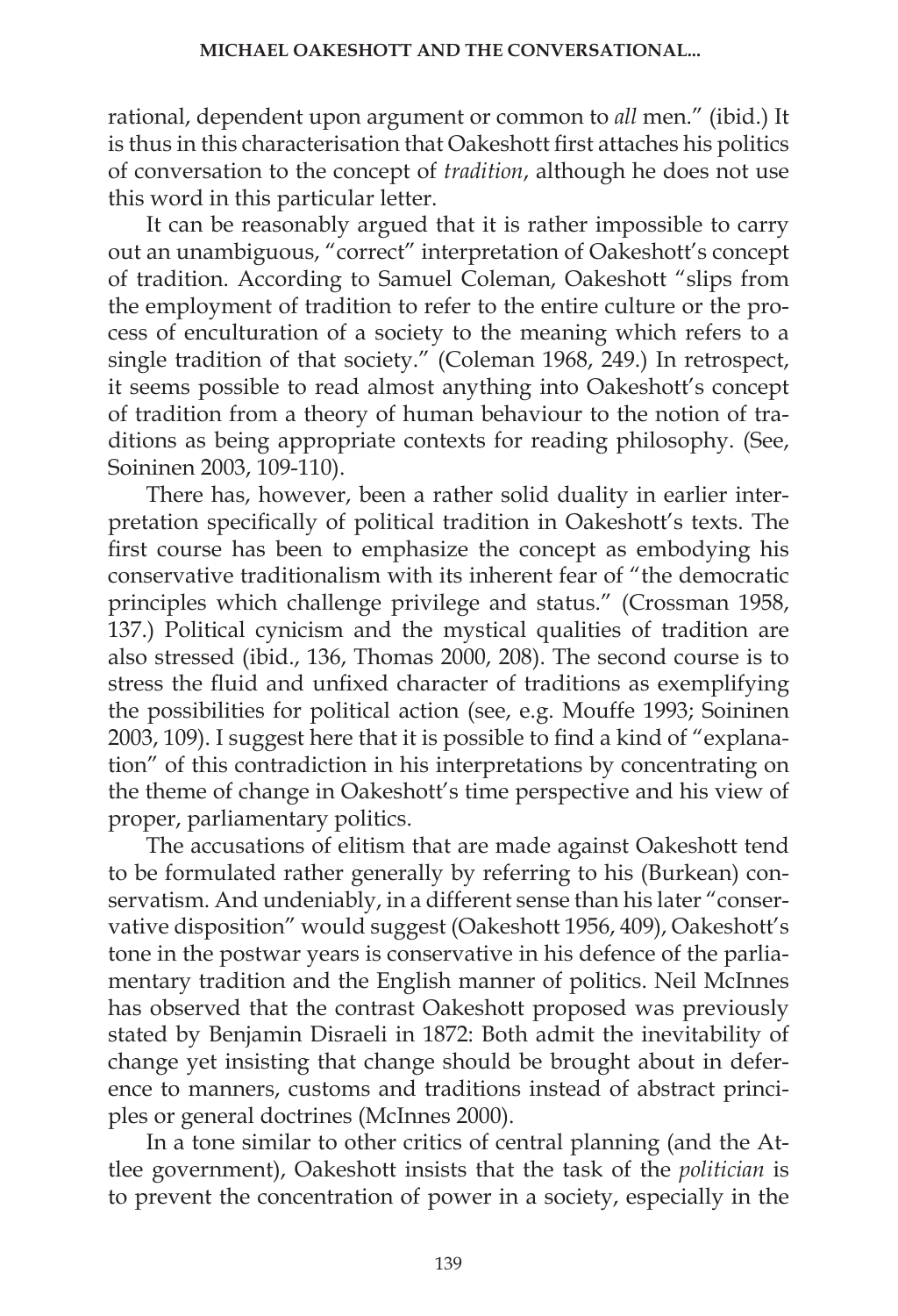form of monopolies (Oakeshott 1948a, 486; see, e.g. Hayek 1944). The second function of the politician in office is to seek out the current problems within a given society and to set them right by "bringing to bear upon the legal principles which constitute the recognized method of adjustment in any experienced and civilized society." (Ibid., 487.) Oakeshott adds that the politician must have in mind "not only 'the individual'... and 'the government', but also the vast mass of healthy relations between the members of a society (some established by law and others by custom) which, from any point of view except that of revolutionary *jusqu'auboutisme*, are more important than the few which are morbid." (ibid.) This description raises a question: Who judges the relations healthy? Hence, the criticism of Oakeshott's thought as containing a certain kind of political elitism is correct. The politics of conversation is such that it seeks advice from the past:

Such a policy is, indeed a kind of perennial politics, the form of all politics which make use of the past achievements of our society in enterprise and organization and which endeavours to add to those achievements. (Oakeshott 1948a, 489.)

Oakeshott's conception of politics at the time can quite accurately be criticized with regard to its indication that tradition somehow 'hints' at the existence of an inherently correct course of political action. The idea of political deliberation as resorting to advice from the past tends, of course, to favour the status quo. In addition, Oakeshott's view of politics has been criticized for its "lack of realism" (Miller 1962, 425). For example, Bruce Miller points out that "Oakeshott hardly ever mentions political parties; yet parties are a main part of the driving force behind nearly all modern government, and they are essentially partisan in character." (Ibid.) Keeping these points in mind, from a parliamentary perspective, we are able to discern another aspect in this 'traditional' politics of conversation which indicates a more dramatic change in Oakeshott's conservatism than is often perceived.

In the essay *Rationalism in Politics*, Oakeshott contrasts "the consciously planned and deliberately executed" rationalist "politics of destruction and creation" with "the politics of repair", which is unconscious, habitual and customary in nature (Oakeshott 1947, 26). He also speaks of practical and technical knowledge, which are both necessary aspects of political activity. By the latter concept he is referring to knowledge that can be formulated into rules and techniques. Practical knowledge, conversely, cannot be taught or learned, but only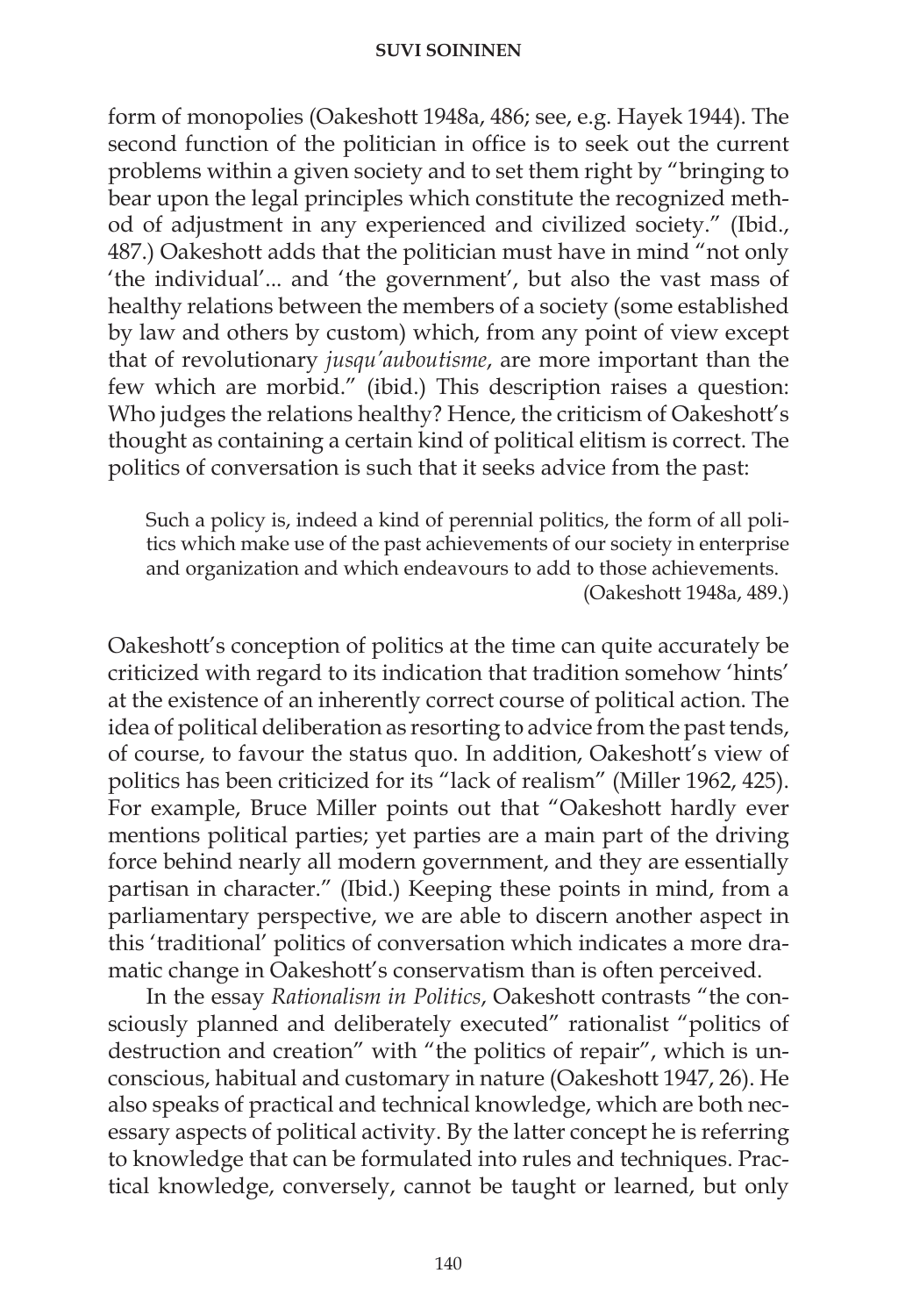imparted and acquired (ibid., 15). As I see it, Oakeshott's emphasis on the importance of practical knowledge in political activity points primarily to the knowledge of *parliamentary practice*. It is also in this respect that he seemed at this particular time to entertain some views that could even be seen as belonging the sphere of 'old' conservatism.

Firstly, it is a well-known fact that Oakeshott describes rationalist politics as a style of politics that derives from the post-Renaissance period (ibid., 5). However, it is in recent times that the "Rationalist character has become cruder and more vulgar." (Ibid., 23.) Rationalist politics is characteristic of the inexperienced, and in this essay he is referring to those who are politically immature as both politicians and voters, particularly in Great Britain. Oakeshott judges the former in more direct terms:

…we have a spectacle of a set of sanctimonious, rationalist politicians, preaching an ideology of unselfishness and social service to a population in which they and their predecessors have done their best to destroy the only living root of moral behaviour; and opposed by another set of politicians dabbling with the project of converting us from Rationalism under the inspiration of a fresh rationalization of our political tradition. (Ibid., 42.)

Thus, Oakeshott does not support contemporary party conservatism, and he rejects e.g. Hayek's *Road to Serfdom* for the simple reason that it is a doctrine (ibid., 26). Politicians lack a knowledge of the political traditions of their society that "in the most favourable circumstances, takes two or three generations to acquire." (Ibid., 36.) They lack the knowledge of how to practice their profession, which, "not long ago, was the common possession of even extreme opponents in English politics." (Ibid., 37.) Oakeshott's vision of proper politics is of earlier origin. In a letter to Popper, he writes:

...under the inspiration of *true* rationalism you seem to me to break up political life into atoms of political action and to take the business of politics to be the right & reasonable solution of a series of problems. But political life only becomes this when it is governed by ideologies: *normally,* in the 19th century, it was never this. (Oakeshott 1948b, emphasis; SS.)

The "concrete" model upon which Oakeshott's politics of conversation is based thus seems to be nineteenth century parliamentary politics. Importantly, this model seems to have been particularly remi-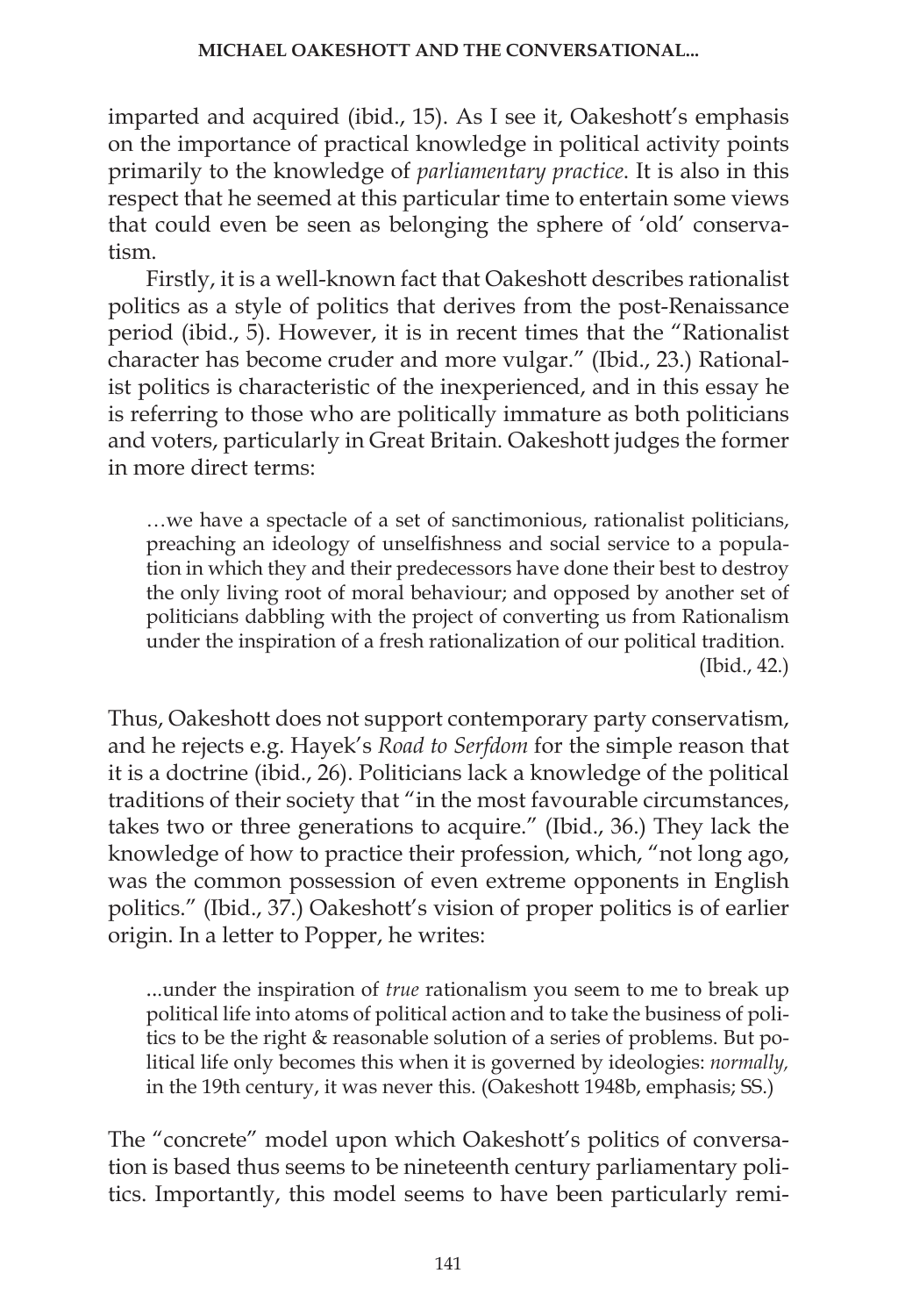niscent of the period before the introduction of the 1867 Reform Act, after which political parties began more to appeal to wider audiences in their rhetoric. In this sense, the franchise meant an increased emphasis on "ideological politics" in Great Britain.

Thus, at this point, Oakeshott's politics of conversation can be compared with Burke's views. Firstly, Oakeshott speaks of political tradition as if there was only one in any given society at any given time, and as if it offered the acting politicians the possibility to consult the voice of the past. In other words, politics is seen as a conversation between the past and the present. In addition, Oakeshott seems to support a view of the concept of parliament that is similar to that of Burke's. For Burke, in 1774, the parliament was "a *deliberative* assembly of *one* nation, with one interest, that of the whole." (Burke 1774, 64.) A member of parliament does not present local interests, but acts first and primarily as a member of parliament (ibid.). In 1948, Oakeshott acknowledges the politician's need for policy and programme, but denies that the Conservative view has something to do with "catchwords, slogans" and visions ", i.e. with a rhetoric that he sees as appealing to the inexperienced voters (Oakeshott 1948a, 486). Oakeshott also speaks of the parliament as emphatically "one" body in a society; a politician, whether in government or in opposition, must understand that his primary *function* is to disperse dangerous concentrations of power in a society.3 The politics of conversation thus also refers to the inherent parliamentary skills of the politician that differ from those that appeal to wider audiences. In fact, Oakeshott explicitly warns that "under a Labour Administration, Parliament is demoted to the position of an executive body for carrying out the items of a programme determined by an irresponsible body." (Ibid., 480.) The roots of Oakeshott's view of parties seem to extend farther back than the twentieth century. In addition, Oakeshott's view of politics seems to require a certain consensus among parliamentary politicians concerning their primary task as dispersing monopolies and protecting the Parliament from the excessive influence of outside bodies. This consensus, as well as a politician's mastery of parliamentary skills, characterizes Oakeshott's view of good parliamentary politics at the time.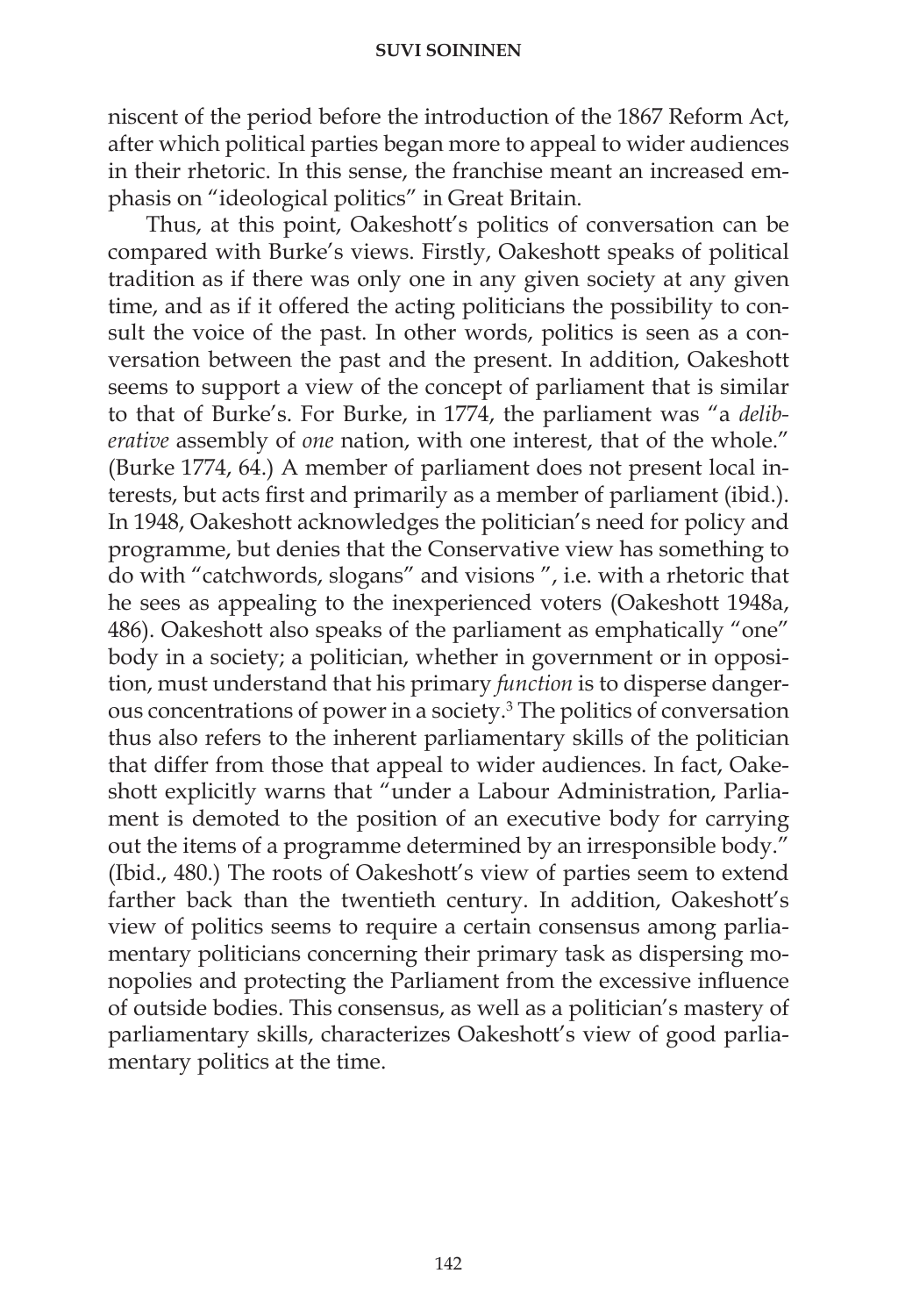## **MICHAEL OAKESHOTT AND THE CONVERSATIONAL...**

## **The sea of politics and the rules of navigation**

Every debating assembly needs rules by which to conduct its business.

(Bailey 1971, 64.)

..remarkably enough it was Englishmen (who are otherwise not greatly disposed towards conversation) who first explored the recognition that politics is supremely eligible to be an conversational art."

(Oakeshott 2004, 195.)

It is in the book review4 *The Political Economy of Freedom* (1949) that Oakeshott repeats his formulation of politics as a conversation. Importantly, however, he now states that it is such politics in "which past, present and future each has a voice; and though one or other of them may in occasion properly prevail, none permanently dominates, and on this account we are free." (Oakeshott 1949, 388.) It is freedom rather than tradition as such that is valued here, and the earlier elitist tone seems to have disappeared both in the sense of appealing to the past and reserving political skills for the more "experienced" class in a given society. In my view, Oakeshott did not revert back to this kind of elitism, despite the fact that such accusations were common as regards his inaugural lecture, *Political Education* (1951). (See e.g. Al Anon 1962).

In this lecture, Oakeshott wishes to present a philosophical description - as opposed to a prescription - of how political activity is to be understood. He repeats the formulation of politics as a conversation as opposed to an argument (Oakeshott 1951, 58). The politics of conversation is opposed to ideological politics, in which one *thinks*  that he is acting according to some premeditated principles, although in 'reality' doing so is impossible. Oakeshott admittedly seems to regard those who recognize the conversational nature of politics as more politically skilled than those who do not, but he does not limit this education of knowledge to any specific group of people in a society. Political activity springs from "the existing traditions of behaviour," and the politics of a community is learned and practised in the same manner as its language (ibid., 56, 62).

As to the duality of the interpretations of this text in particular as regards tradition, my view is that it is essential to recognize that what he did preserve of his earlier conception of politics is precisely the notion of parliament and parliamentary skills as the embodiment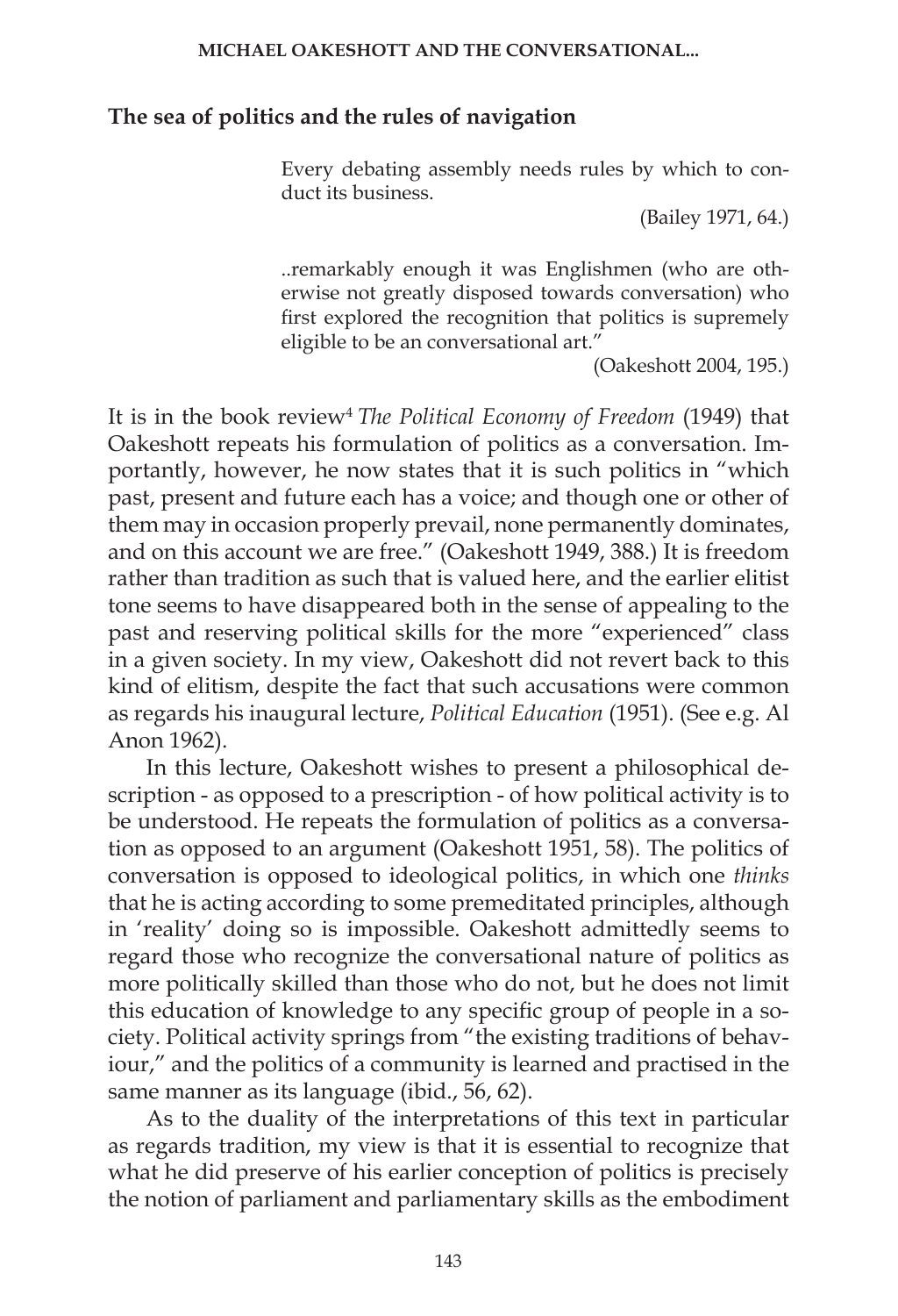of the politics of conversation, although he rejected the connotations of one class as being better equipped to engage in politics.<sup>5</sup> When approached from a parliamentary perspective, Oakeshott's notion of political activity loses many of its "mystical" elements and instead presents political education as "a matter of coming to understand a tradition," i.e. the arrangements and institutions of one's society as "the footprints of thinkers and statesmen" and "learning how to participate in a conversation." (Ibid., 62, 64.) For Oakeshott, the politics of conversation is "our manner of speaking." (Ibid., 62.) Oakeshott thus suggests a contingent, anti-foundational view of political activity in which "authority is diffused between past, present and future" and men thus "sail a boundless and bottomless sea; there is neither harbour for shelter nor floor for anchorage, neither starting-place nor appointed destination." (Ibid., 60, 61.) Yet political activity still retains some more established patterns in parliamentary practices which help in the navigation of this bottomless sea. Oakeshott's paradigm of politics thus takes on a conversational character "modelled" after parliamentary politics. He suggests that the art of politics be understood as the possession of parliamentary skills and the command of one's political language, although he leaves the question of the actual content of politics open. In this sense, the traditions of e.g. different groups in a given society are seen as multiple and diverse (see, ibid., 69). The earlier element of consensus, which appeared in the form of the agreement on the primary function of politicians as being that of preventing monopolies, has thus disappeared. Yet, the reference to tradition stresses that a politician must to a certain extent master and respect the rules of parliamentary procedures in order to be successful in politics.

In his later works, the time perspective indeed recommended by Oakeshott in the act of political deliberation tends to be more of an accentuated relationship between the present and the future than a reversion back to the past. In *The Activity of Being an Historian* (1958), Oakeshott seems to warn us about politicians who construct "*a 'living past'*, which repeats with spurious authority the utterances put into its mouth." (Oakeshott 1958, 181.) Although he is primarily concerned with the conditions of invoking an historical past in this essay, he also criticizes "retrospective politics," which uses the past as "a field in which we exercise our moral and political opinions, like whippets in a meadow on Sunday afternoon." (Ibid.) Oakeshott's conservative *disposition* is such that it reveres the present because of its familiarity (Oakeshott 1956, 408). Politics is characterized as an activity of inno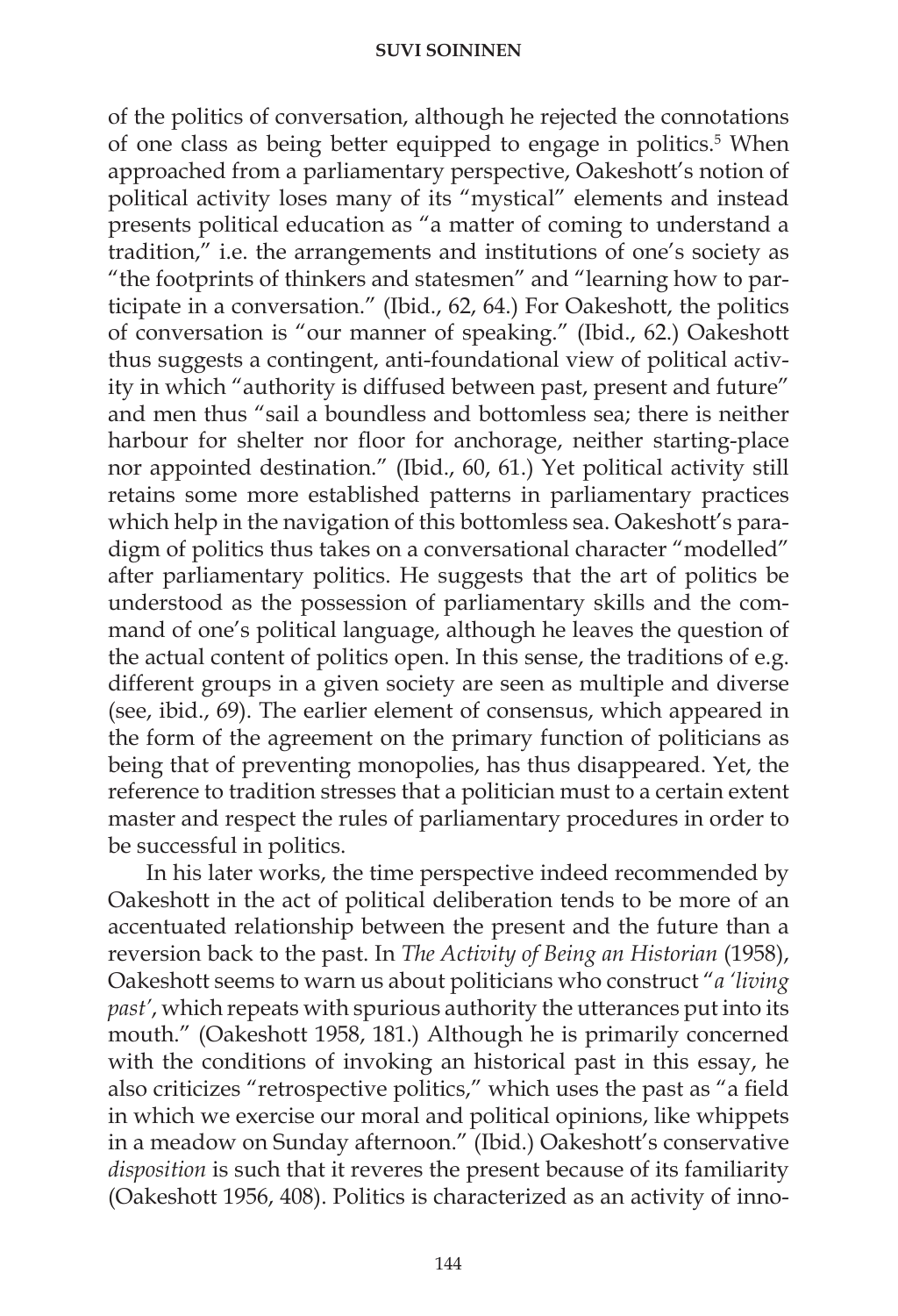vation which seeks to improve an existing situation. A conservative prefers small and limited innovations to large and indefinite modes of change; "he has no impulse to sail uncharted seas; for him, there is no magic in being lost, bewildered or shipwrecked. If he is forced to navigate the unknown, he sees virtue in heaving the lead every inch of the way." (Ibid., 412.)

A conservative in politics enjoys the activity as opposed to exploiting it (ibid.). In the late 1950s and 1960s, Oakeshott describes the language of politics as the language of desire and aversion, of preference and choice, of approval and disapproval and of persuasion; as rhetoric, in other words (Oakeshott 1962, 206). Yet, politics is a skill that is not only about "getting things done". The rules of conduct are precisely those tools which enable one to both join the game and enjoy it for its own sake. Although rules can be and often are changed from time to time, they should be altered rather conservatively, as they "prevent extraneous collisions and they conserve human energy." (Oakeshott 1956, 421.) They would quickly lose their value if constantly challenged.

The types of rules that are respected by the conservatives include "the conduct of a public meeting or the procedure of a court of debate in the House of Commons or the procedure of a court of law." (ibid., 421.) Having respect for procedures brings continuity to the politics of innovation, although they are occasionally trimmed. It is clear that Oakeshott wishes to retain the important aspect of parliamentary, conversational politics in a situation in which it is of course the voters who ultimately choose who to elect to Parliament (see, ibid., 432). He believes, or at least hopes, that *individuals*, as opposed to "'anti-individuals'" or "'mass men'," will choose a candidate who respects their individuality (Oakeshott 1961, 379). He emphasizes the importance of the practice of "'parliamentary government'" as opposed to "'popular government'"; a debating assembly instead of a "'work shop'" (ibid.). In the latter style of government, an MP's action seems to be limited exclusively to the implementation of ends dictated by the voting public. However, in reality, Oakeshott sees the mandate as an illusion which releases 'mass men' from the burden of choosing for themselves. In a debating assembly, on the other hand, all political goals are pointedly alterable and controversial, which accentuates the significance of political judgement and the responsibility of individual MPs. Oakeshott emphasizes that the existence of rules in politics provides an aspect of moderation, restraint, deflation, pacification and reconciliation to politics as opposed to stoking "the fires of desire." (Oakeshott 1956, 432.)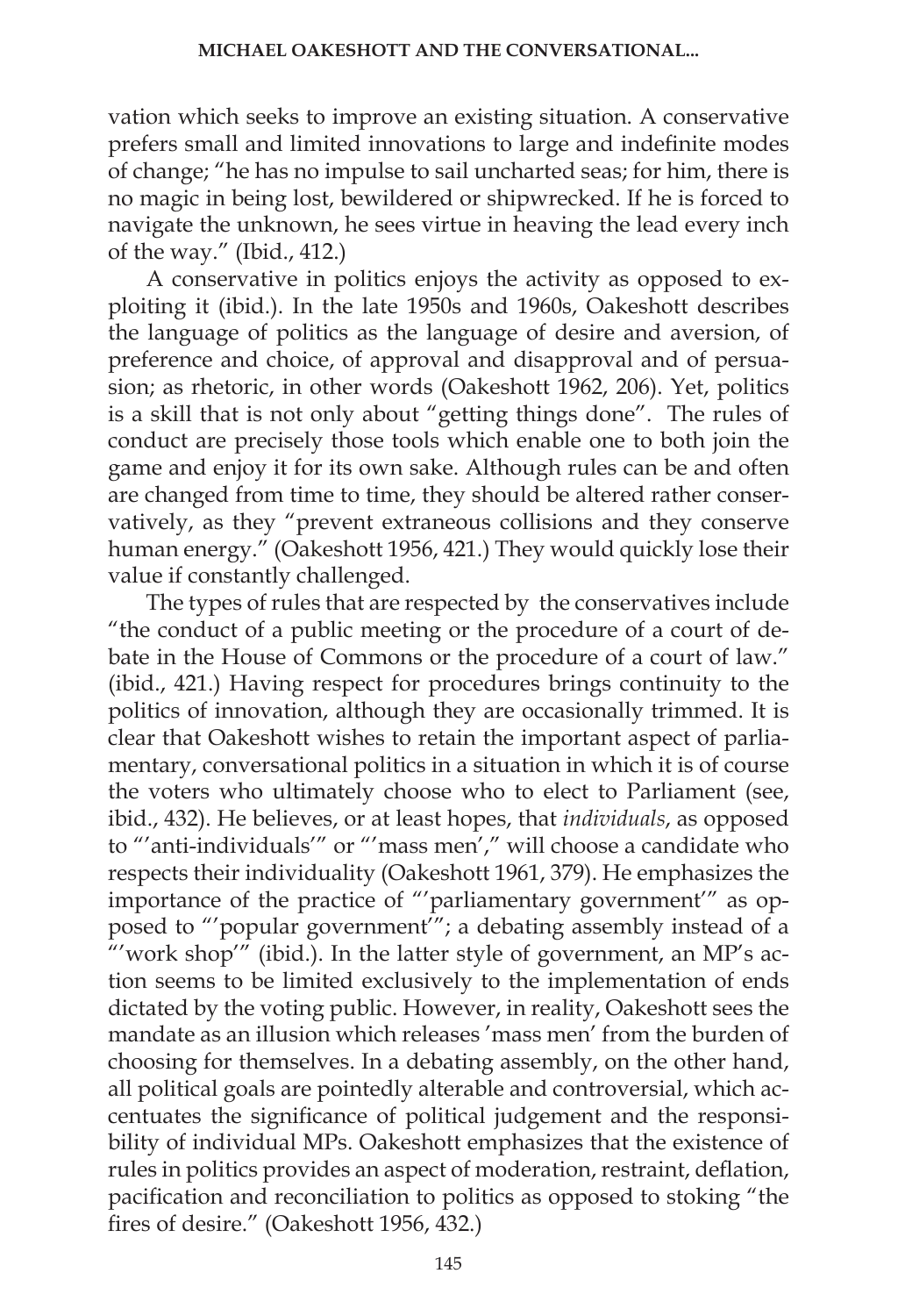In short, then, *the first two characteristics* of what I call Oakeshott's conversational paradigm of politics are its *time perspective of political deliberation* as a conversation between the past, present and future and its *clear reference specifically to parliamentary politics*. In addition, when he speaks in more strictly philosophical terms, we can see echoes of this more 'concrete' paradigm in the background of Oakeshott's thought;<sup>6</sup> the manners of conversation that the House of Commons impart are an essential aspect of his view of politics (Oakeshott 1950, 99). Oakeshott appreciates parliamentary practices and procedures of conversation as essential aspects of "British parliamentary democracy," which is not "an approximation to some ideally 'democratic' system of government" but an "instrument of remarkable refinement and responsiveness, thrown up in the course of our political history, capable of digesting the enterprises of zealots." (Oakeshott 1964, xxiv.) For me, this characterization demonstrates Oakeshott's fundamental appreciation of political activity in a diverse society.7

## **Conversational relationships: Philosophy, poetry and politics**

...the procedure of the House of Commons has in large measure been inherited from more leisurely times... (Bailey 1971, 90.)

As Oakeshott describes it in 1959, in *the conversation of mankind*, the manifold of human activities engage in a discussion of civilization which has no external end, but in which the inherent tension between seriousness and playfulness plays an important role. As a serious engagement, each voice pursues conclusions within its own sphere of activity, and without this the "conversation would lack impetus." (Oakeshott 1959, 493.) Yet, "in its participation in the conversation each voice learns to be playful, learns to understand itself conversationally and to recognize itself as a voice among voices." (Ibid., 493.) There are passages of argument and inquiry in this conversation, but it is the ability to participate in the conversation which is far more important than "the ability to reason cogently, to make discoveries about the world, or to contrive a better world." (Ibid., 490.)

The definition of activity as carried out for the sake of its own enjoyment is crucial to the description of the conversation of mankind, and I hope to demonstrate in this article how this view of conversation is also connected to Oakeshott's understanding of politics. Oake-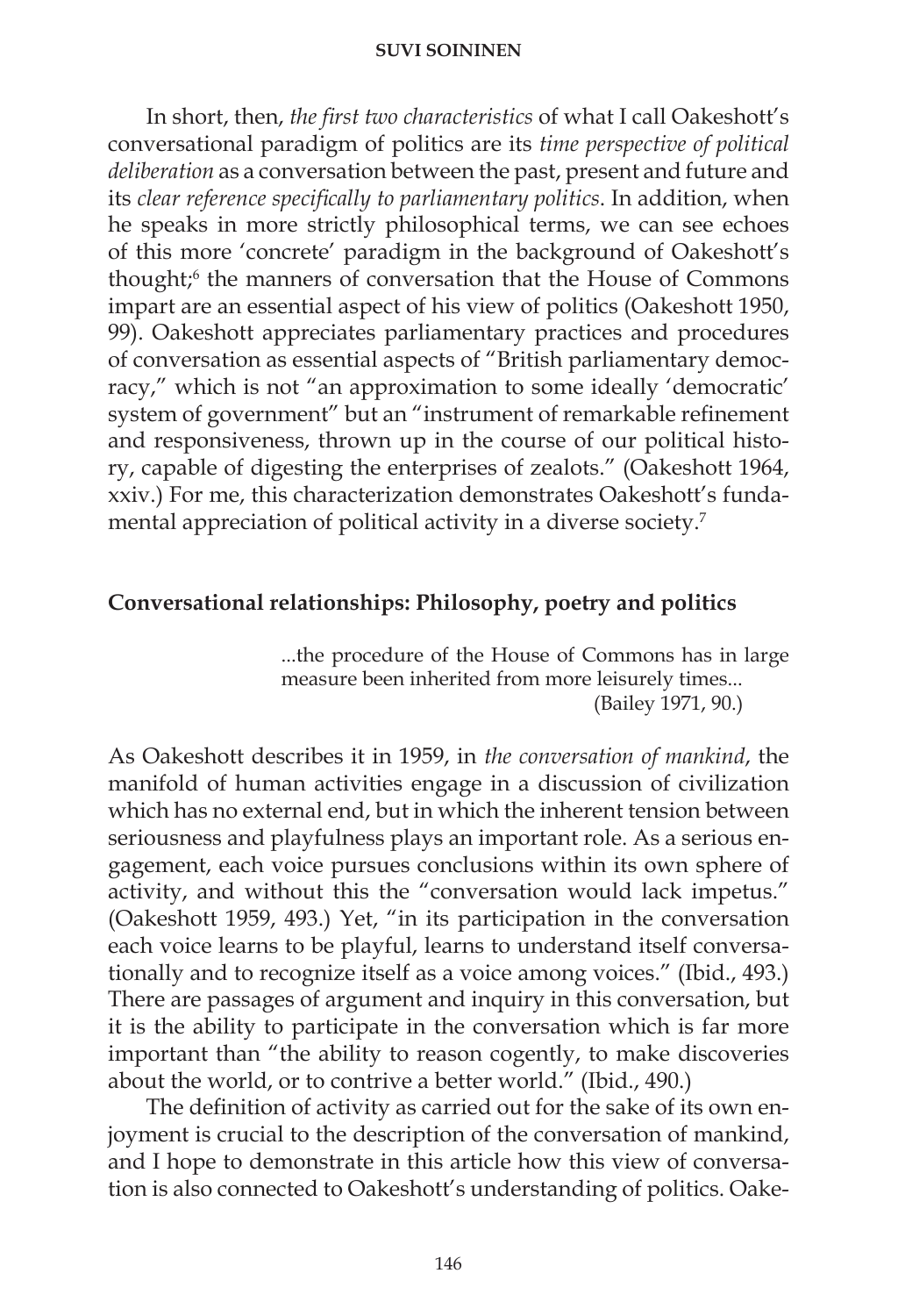shott describes conversation in terms that are very similar to his description of a politics in which practices and procedures represent the kind of conversational politics which emphasize the journey as more important than arriving at a destination. The politics of conversation is not, however, identical to the conversation of mankind, because in politics speakers share the same idiom or manner of speaking, while in the conversation of mankind the idioms are plural (see, ibid., 489). Yet, the description of the latter as a meeting-place of a manifold of civilization bears a significant resemblance to Oakeshott's descriptions of 'proper', usually parliamentary, politics.

An important source of support for the argument that Oakeshott's metaphor of conversation builds a kind of bridge between his philosophy and political thought is the book *The Politics of Faith and the Politics of Scepticism*, which was published posthumously in 1996.8 Here, Oakeshott says that the "poles of our politics" may be reformulated as "earnest" and "play". These are both opponents and partners, and they correspond to the politics of faith and scepticism. The first style presupposes power, which sets an activity in a certain direction and is inherently earnest and "'serious'" due to its sole purpose of achieving a specific result. The latter style, on the other hand, represents extreme play; "it is the play within '*play*'." (Oakeshott 1996, 112.) Oakeshott describes the politics of faith as a style of government in terms of debate and argument, not conversation. "'Opposition'" has no place here, since the direction of activity has already been determined. (Ibid., 111.) Scepticism, for its own part, needs the politics of faith and the belief that there is a victory to be won in order to be rescued from the fallacious "belief that there is *nothing* serious in mortality." (Ibid., 113.) Unlike the "serious" activity of the politics of faith, the politics of "play" and conversation is distinguished from "'ordinary life'." In scepticism, "power is shared conversationally between a multitude of different interests, persons and offices, governments appearing, for example, as a partnership between a cabinet and the members of a representative assembly, between a minister and a permanent official and perhaps between assemblies representative of different interests." (Ibid., 89.) This kind of politics insists "upon formality in the conduct of affairs; the terminal result subordinated to the manner of its achievement; the understanding of debate as conversation and as a perpetual partner in the activity of governing; the recognition of devices (such as majority decisions) as nothing more than convenient conventions; the understanding of the limited significance of victory." (Ibid., 112.)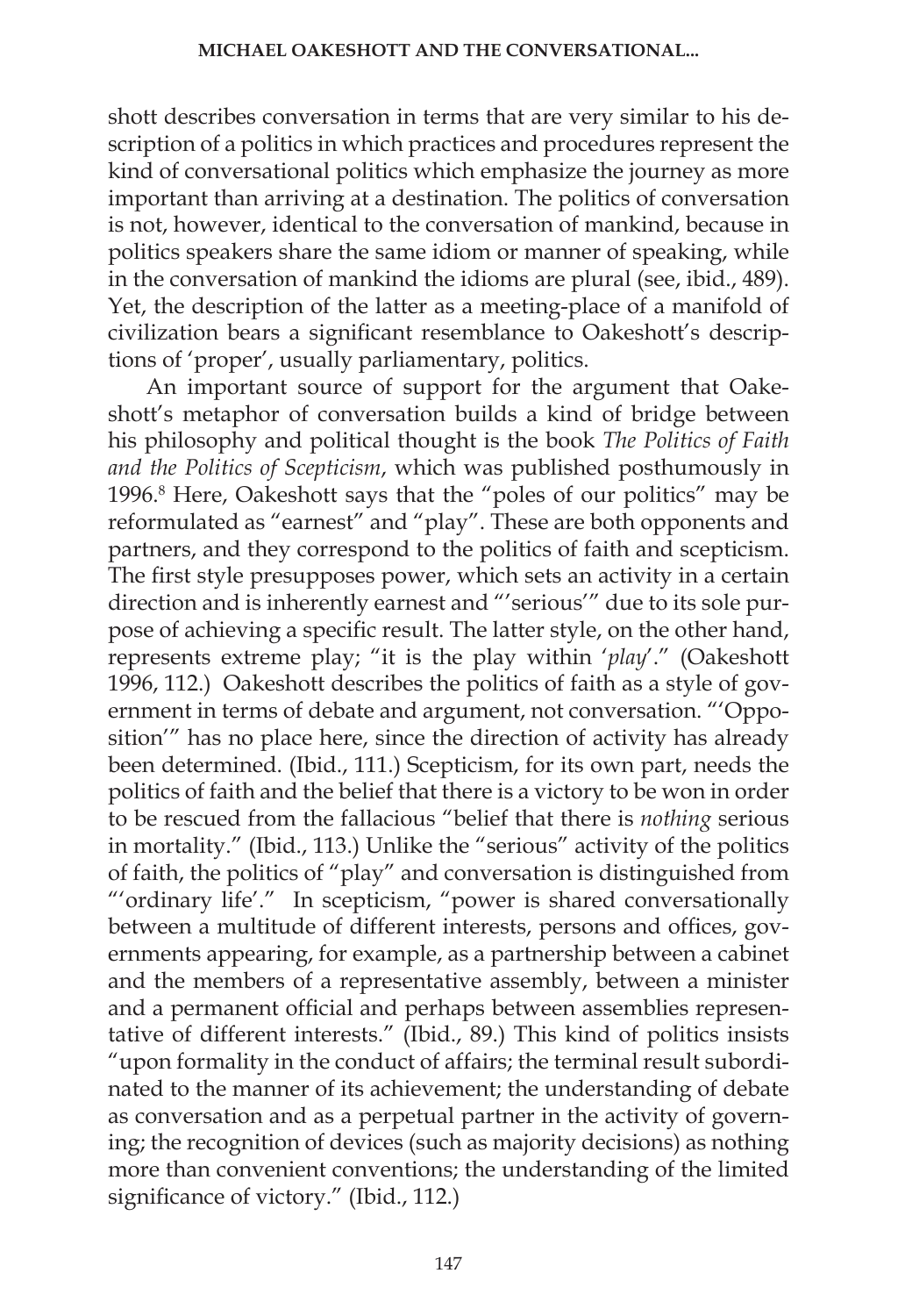Thus, it seems to me that here Oakeshott has constructed one of the 'pre-phase' formulations of his later characterization of the conversation of mankind precisely in relation to his understanding of political activity.<sup>9</sup> And, this description, read together with his other descriptions of the politics of conversation, pose at least a serious challenge to such interpretations which disparage the role of political thinking in relation to his philosophy. This view includes the notion that Oakeshott's philosophy also underwent a change toward a more conversational or sceptical mode. For example, Steven Gerencser, who argues that Oakeshott's philosophy moved from absolute idealism towards scepticism through his reading of Thomas Hobbes, noted that Oakeshott probably quietly retreated from his earlier diminution of politics in the earlier edition of his *Introduction to Leviathan* in 1946 to a more supportive view in the 1975 edition. He dropped the passage disparaging politics as a second-rate form of activity from the later edition (Gerencser 2000, 107, see, Oakeshott 1946; 1975). For me, this is more proof that Oakeshott himself clearly acknowledged the interplay between his political thought and philosophy.

In *The Voice of Poetry*, not only is the essential "playfulness" of the conversation of mankind described in similar terms as the politics of conversation had been before, but Oakeshott also sees politics as assimilated into the voice of *practice* in modern Europe (Oakeshott 1959, 493, fn.). The practical world is composed of both images of desire and aversion and images of approval and disapproval (ibid., 501). "In recent centuries," Oakeshott says, the conversation has become boring, as it has been taken over by the voices of practical activity and the voice of science (ibid., 493). The fact that Oakeshott barely mentions politics at all in this essay should not be taken as evidence of the minor importance of political thinking in relation to his philosophy. Practice is actually described in similar terms to the politics of faith as having previously belonged to the sphere of "ordinary life" and rationalist politics. This view is common throughout his understanding of politics; in 'real life' rationalist politics prevail, but the historical and philosophical understanding of politics and the parliamentary style of politics represent the positive ideal type of political activity. In this essay, the language of approval and disapproval, which belongs to the sphere of the practical world, concerns the moral attitude in which all other selves are recognized as ends as opposed to means to ends (ibid., 502). There are also aspects of essentially conversational characteristics present in practical activity, because we are all equal members of a community of selves in the context of morals (ibid., 502).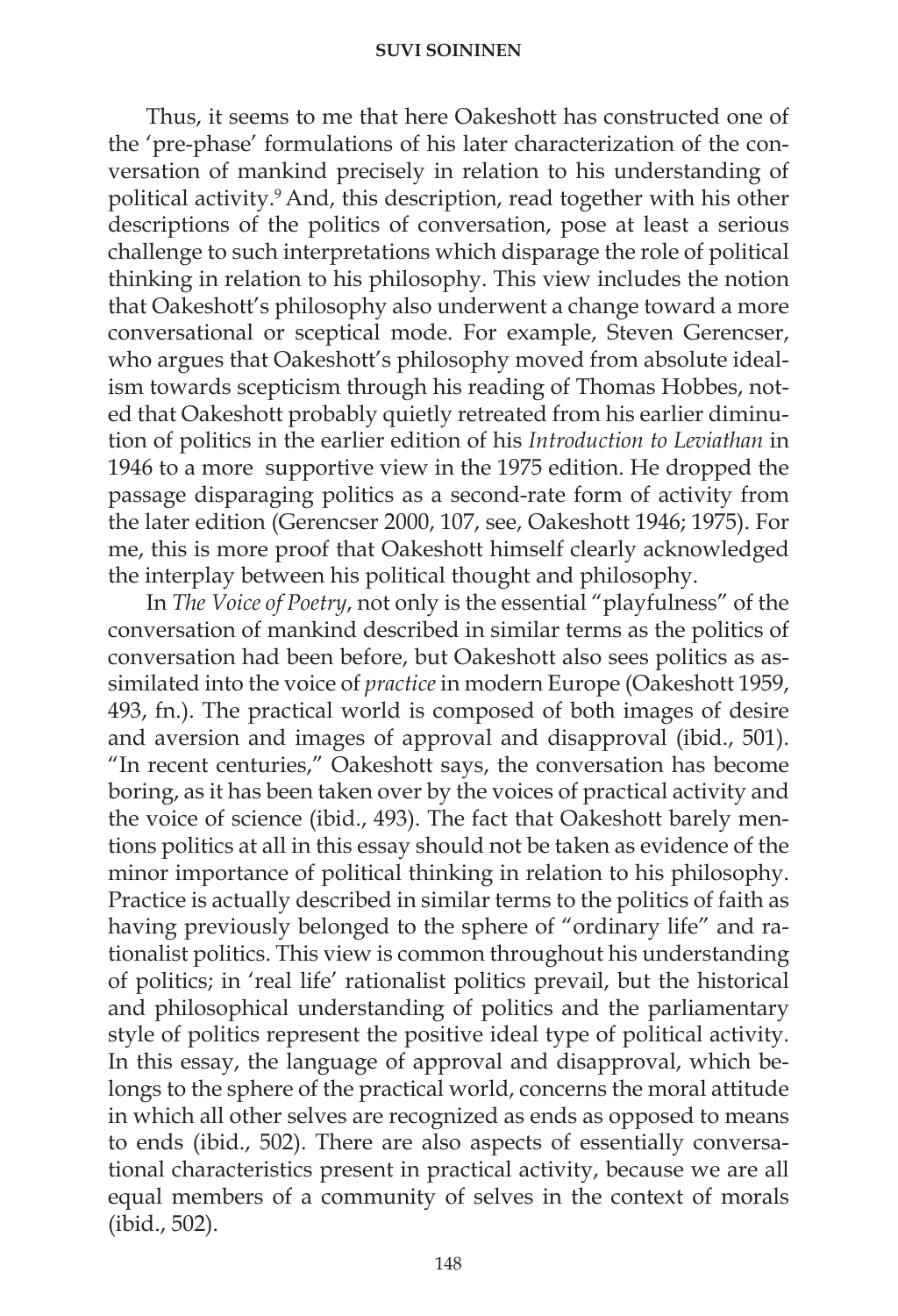## **MICHAEL OAKESHOTT AND THE CONVERSATIONAL...**

Oakeshott also reminds us of the ancient Greek understanding of politics as a "poetic" activity in which speaking was pre-eminent, not only in order to persuade but also in order to compose memorable verbal images (ibid., 493-94, fn.). For Oakeshott, the voice of poetry is such that the mere act of imagining is constitutive of its "contemplation," which is why "'fact' and 'not-fact' do not appear" in poetic activity (ibid., 509). It is a distinctively Aristotelian "non-laborious activity," and because "it is playful and not businesslike, because it is free from care and released from both logical necessity and pragmatic requirement," it seems to be characteristic of inactivity (ibid., 514). Thus, poetry, too, is described in terms that resemble those used to describe the politics of conversation or scepticism earlier; Oakeshott says that the disposition of a conservative in politics is often mistaken for inactivity (Oakeshott 1956, 412). On the other hand, the proper context in which to consider poetic utterances is not that of a "society" engaged in practical enterprise, nor one that is devoted to scientific inquiry. Instead, they should be considered in terms of the conversation of mankind. However, he also notes that intimations of contemplative imagining can be found in practical activity itself that are capable of responding to the voice of poetry, of hearing "the voice of reason" and submitting to its rule, not in behaving rationally (Oakeshott 1959, 536). Thus, although often overlooked, Oakeshott here implies that practice - and thus also politics - are not only able to converse with other voices but may also resemble poetry in the creation of new images.

Thus, in order to understand the later development of Oakeshott's conception of politics, it is important to take into account the mediatory figure of friendship (and love) as a kind of "semi-poetic" practical activity. Unlike other common relationships of practical activity, this relationship does not end with the achievement of some sought-after result. Instead, friends are only concerned with their mutual enjoyment of one other:

A friend is not somebody one trusts to behave in certain manner, who has certain useful qualities, who holds acceptable opinions; he is somebody who evokes interest, delight, unreasoning loyalty, and who (almost) engages contemplative imagination. The relationship of friends is dramatic, not utilitarian. (ibid., 537.)

For Oakeshott, friendship and love are "ambiguously practical activities which intimate contemplation and may be said to constitute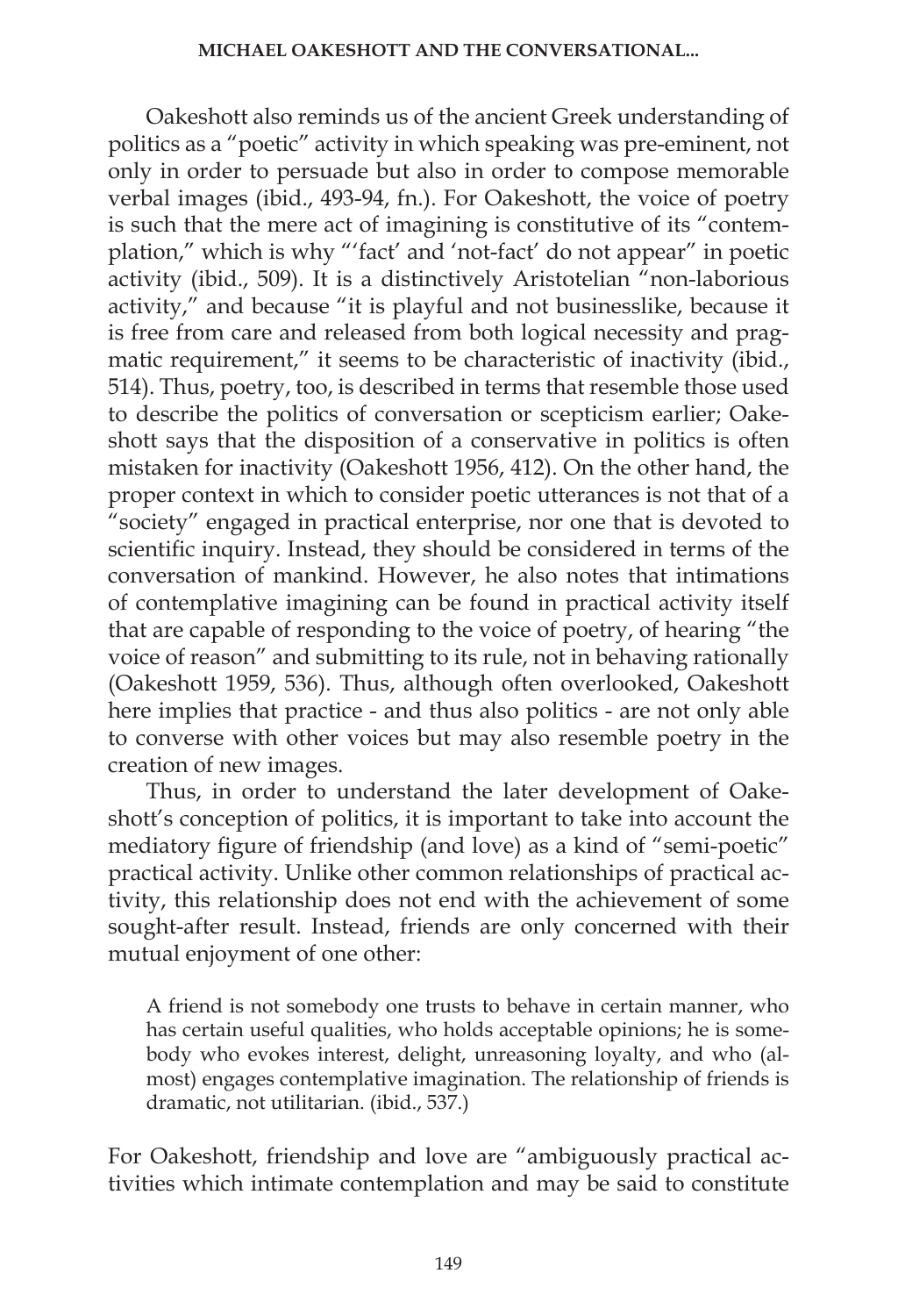a connection between the voices of poetry and practice, a channel of common understanding." (ibid., 538.) Oakeshott has also previously used this image of friendship to exemplify the character of rules or tools in political activity in the essay *On being conservative* (1956). Here, too, Oakeshott describes the relationship as not based on the achievement of any specific goal or result but as something in which the participants engage solely for its own sake (Oakeshott 1956, 416). The bond between friends is one of familiarity, not usefulness, and the disposition is conservative, not 'progressive'.

Also: And what is true of friendship is not less true of other experiences of patriotism, for example, and of conversation - each of which demands a conservative disposition as a condition of its enjoyment.

(ibid., 417.)

It is with the help of these images of poetic activity and friendship that we are able to highlight the *two other characteristics* of the conversational paradigm of politics in Oakeshott's thought than the conversation between past, present and future and the specific respect for parliamentary practices. The conversational paradigm of politics can ultimately be formulated, referring to *On Human Conduct* (1975) and other texts of the 1970s, so that *politics is an equal participant in the conversation* with the other "voices" of mankind, philosophy, poetry and science. *Politics possesses characteristics that resemble the characteristics of both poetry and philosophy.* Yet, we must not forget the earlier formulations of conversation when considering the interaction between Oakeshott's philosophy and political thought (compare with Nardin 2001, 232-233).

Namely, the figure of friendship may be said to be a predecessor of the ideal type of civil association in Oakeshott's thought. As I mentioned above, this association is only constituted in the acknowledgement of the authority of common rules, i.e. lex. It has no external purpose and thus never ends in terms of its achievement, as an enterprise association does. The cives recognize themselves as equal to each other. (Oakeshott 1975b,128-29). Oakeshott also characterizes 'the law' of civil association as being like "rules of a game which are directions, not about how to win but about how to play, or the rules of public debate, which do not tell a speaker what to say and are wholly indifferent to any particular conclusion." (Oakeshott 1975c, 454.)

It is only to civil association that Oakeshott ascribes political activity; an enterprise association can only possess politics in a meta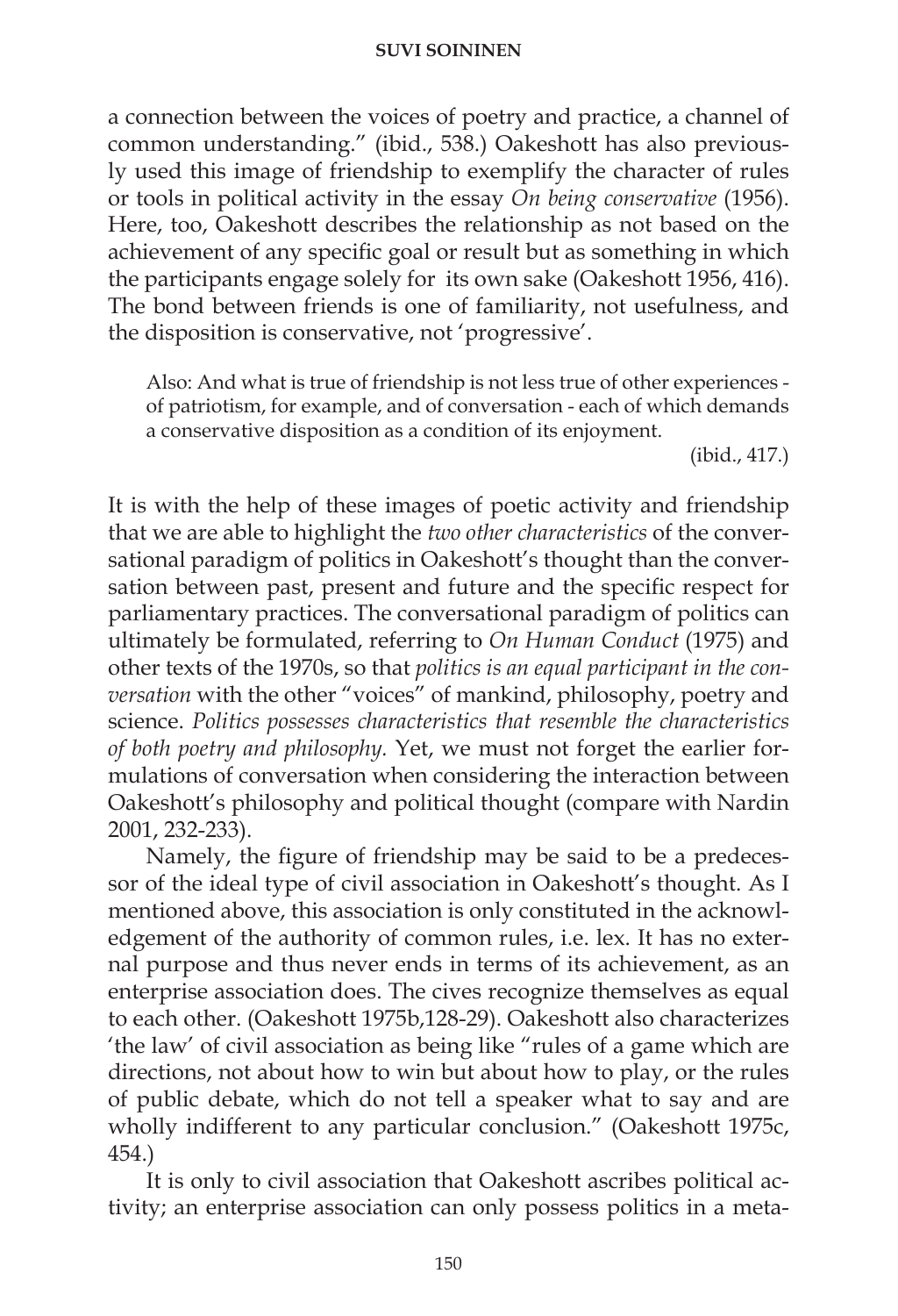phorical sense (Oakeshott 1975b, 163). In this "least burdensome" of human associations, politics is concerned with the deliberation over the rules from the standpoint of their desirability, i.e. it is concerned with the civil obligations of the associates, not with the Lasswellian question of "who gets what, when and how." (Oakeshott 1975c, 455, 460.) Here, Oakeshott also describes politics in terms that he previously ascribed to poetry; politics imagines the rules different from the present, and not only in the sense of "sensing" the inherent intimations of a tradition. He does not claim that political imagination could discover something "new" as if completely out of the blue, but says that, similarly to the intimations of many moral practices, "a lively political imagination may recognize" what may generate change "before they are half over the moral horizon." (Oakeshott 1975b, 180.) Similarly to his earlier description of friendship, we can see the rules of civil association as "ambiguously practical activities" that intimate 'contemplation', which is political activity as a reflection of the desirability of rules.

Oakeshott says that if the system of rules were "without 'play' between its components, or if it would intimate nothing which it did not enunciate, or if this consideration were read as an unconditional principle, this would of course, prohibit innovation." (ibid., 179.) A politician must also have the capacity to grasp something of the multitude of practices that are at play in a civil association in order to make legal innovations.10 Thus, Oakeshott also assigns some characteristics of philosophy (and later theorizing) to politics. Political imagination is to some extent able to examine the "quality and style" not of each "voice", like philosophy, but of a multitude of different practices, which it is then able to use as "platforms" for other examinations (see, Oakeshott 1959, 491; 1975b, 6-13). When speaking of the relationship of theoretical or philosophical knowledge to human conduct, what Oakeshott actually denies is not that theoretical understanding could be of any value to men of practice, but that theory could supersede and take the place of all other understandings and languages (Oakeshott 1975b, 29). In the re-interpretation of Plato's tale of the cave, Oakeshott says that the returning theorist is recognizable as "a clever fellow from whom there is much to be learned." (ibid., 30.) Thus practice and theory are not entirely distinguished from one another in the fashion of his earlier notion, e.g. in the *Experience and Its Modes* (1933). And, if we think in terms of the conversation of mankind, we can see that in *On Human Conduct* politics is not only capable of participating in a discussion with the other voices in the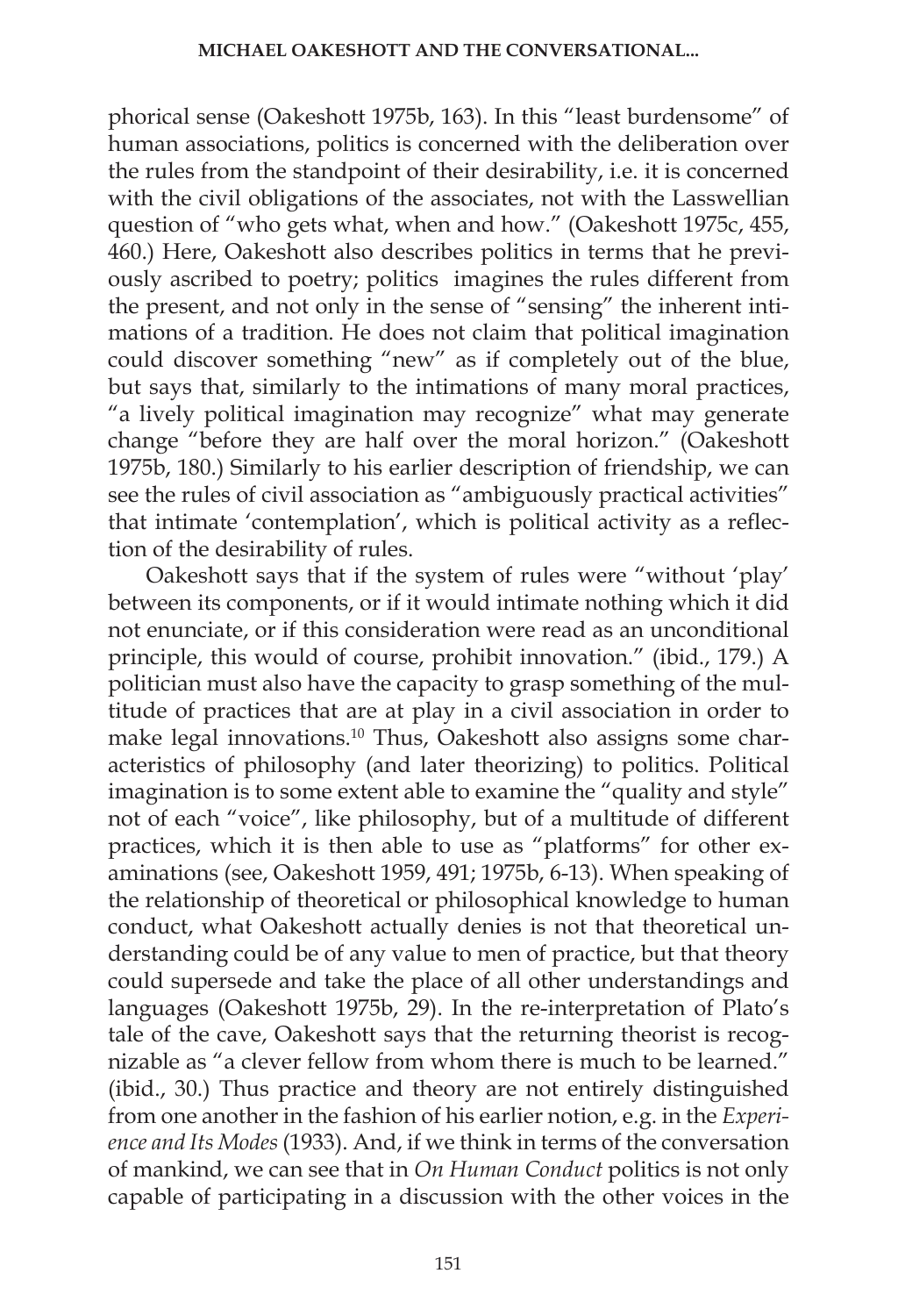conversation of mankind on equal terms without becoming eristic or dominant, but is also capable of learning from them (see, Oakeshott 1959, 492).

## **Conclusion**

My aim in this article is to have demonstrated that it is possible to interpret Oakeshott's metaphor of conversation as possessing at least four different characteristics which have shifted in emphasis over the decades. While these characteristics do not necessarily appear in same texts, they demonstrate that his political and philosophical thought should be viewed as going hand in hand as opposed to going separately. I do not wish to claim that there is no continuity between his metaphor of the conversation of mankind and his earlier theory of human experience. Instead, I argue that we cannot paint a full picture of the metaphor by concluding that it simply juxtaposes the necessary differences between the modes and has nothing to do with "real" conversations between people (see Nardin 2001).

I also argue that we can construct a rather accurate view of the development of Oakeshott's conception of politics and refer to it as a conversational paradigm by viewing these four characteristics of the metaphor both separately and together, as I have tried to do in this article. In the late 1940s, the politics of conversation was carried out between the past, present and future, whereas by the late 1950s it was mainly between the present and the future. In addition, the parliamentary model of politics was "outdated" in the postwar years, in the sense that Oakeshott did not seem to even admit the reality of the franchise. From the 1950s onward, the politics of conversation has exclusively emphasized the importance of rules and procedures in politics. Together, these characteristics inform us of the role that the idea of parliamentary politics has played in Oakeshott's philosophical metaphor of playful conversation in *The Voice of Poetry in the Conversation of Mankind*. On the other hand, this essay anticipated how, in the 1970s, Oakeshott would attach some characteristics of philosophy and poetry to his understanding of politics. As opposed to a demonstrative undertaking, politics is ultimately a deliberative and argumentative or persuasive speaking activity which concerns the desirability of the rules of civil association, emphasizing that the rules of conversation can also be altered politically.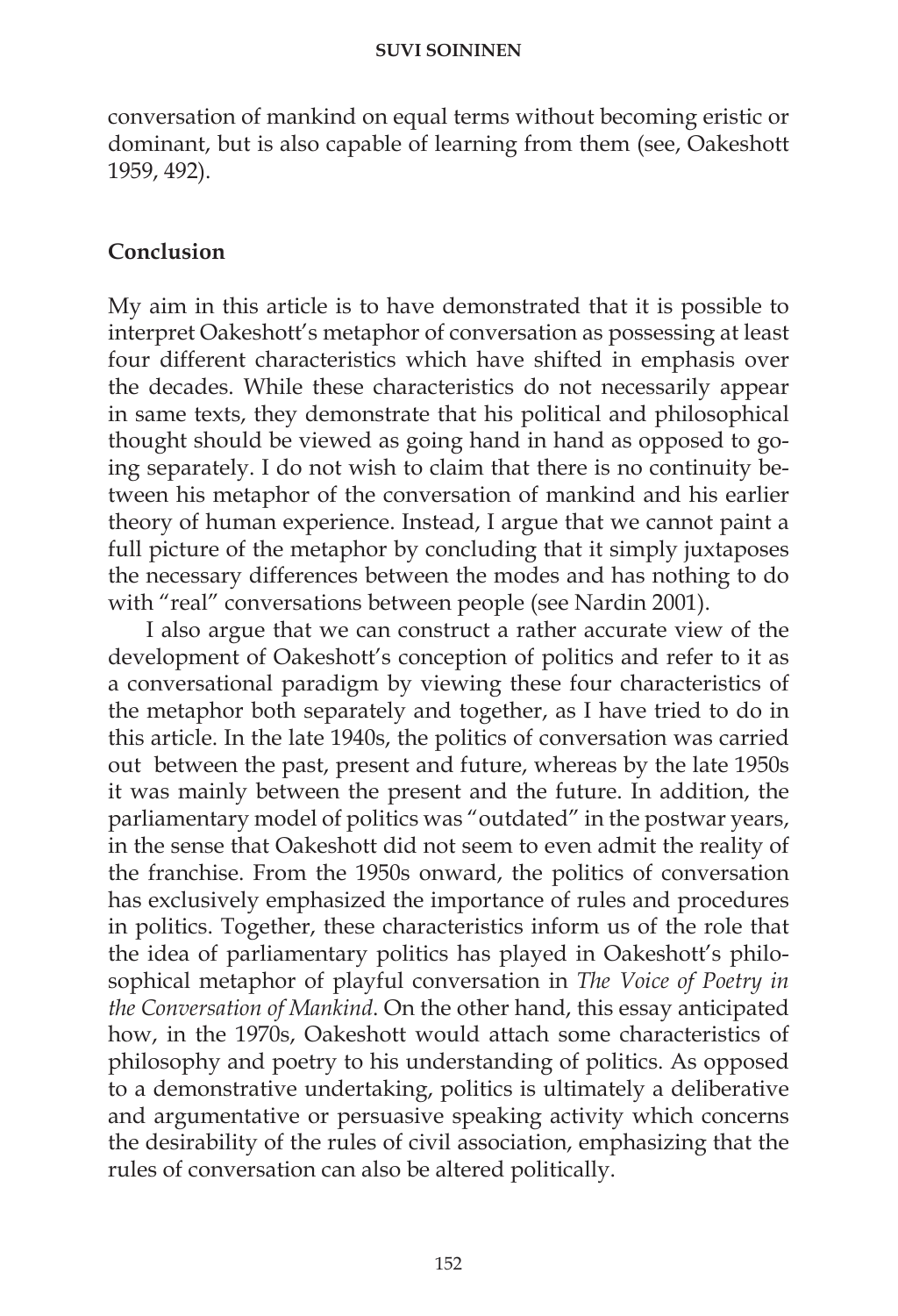## **MICHAEL OAKESHOTT AND THE CONVERSATIONAL...**

## **NOTES**

**1.** This marked a change in comparison to his earlier conception, however. In *The Claims of Politics* (1939), Oakeshott described political activity in general in such negative terms that he later reserved exclusively for rationalist politics.

**2.** In his reply, Popper says that he fully agrees with Oakeshott's view that "*no* problem is solved *permanently*," adding that he is happy to replace his politics of argumentation with a politics of conversation (Popper 1948).

**3.** The conceptions of what we might refer to as Oakeshott's conservatism and liberalism are not always at ease with each other, although I will not delve any deeper into this topic here.

**4.** This is a review of H.C. Simons's *Economic Policy for a Free Society*. University of Chicago Press and Cambridge University Press, 1948 (see, Oakeshott 1949a, 384, fn.).

**5.** This view would be strongly supported if the typescript *Political Maturity*, which has been found among Oakeshott's estate, really was written by him, as would appear to be the case based on its style. There is a passage which reads: "Political maturity, properly so called, seems to me to consist chiefly in these four qualities: high professional standards within the political and administrative class; the ability, about equally distributed among persons drawn from all classes and sections of the community, to use the democratic political vocabulary; a wide variety at every level of society of professional, cultural, and other non-political bodies independent of the state, of all political parties, and of one another; and a high degree of adaptability." (LSE 1/1/41, 4.) The author also says here that the "politically articulate must not, in virtue of this competence, form a class separate from the rest of society," but that it must be politicians who negotiate and compete with each other according to "conventions that it is dangerous for them to set aside." (ibid., 6.) The choice in elections is also genuine in politically mature societies because "the electors have a rough idea what the parties stand for..." (ibid.)

**6.** E.g. many descriptions of the changing nature of speeches in Parliament largely cohere with Oakeshott's differentiation between a debating assembly and a 'work shop' (see, e.g. Halifax 1957, 71).

**7.** In a typescript of the lecture series "The Study of Political Thought" (1960, LSE), Oakeshott writes: "Politics, from one important point of view, may be said to be the activity in which a society deals with its diversities. And, consequently a society without diversities is apt to be a society without politics." (LSE  $1/1/21$ , 6) He also remarks that a society that has a large variety of beliefs and activities also has room for political activity. This is a significant elucidation from a philosopher who always highly values diversity and individuality.

**8.** The editor of the manuscripts, Timothy Fuller, estimates that it was written between 1945 and 1952.

**9.** Oakeshott has also described university education in terms of conversation. In a university, each study has a distinctive voice, and these voices are engaged in a "conversation which occasionally degenerated into an argument." (Oakeshott 1949b, 126.)

**10.** In *Political Maturity*, which must be of earlier origin if written by Oakeshott, it is said that a full understanding of the political game is rare and usually bookish and sedentary. Politicians only need to know their own part in the play. They need no knowledge of all the parts of it, nor must they see the play as a whole. (LSE 1/1/41, 3-4.)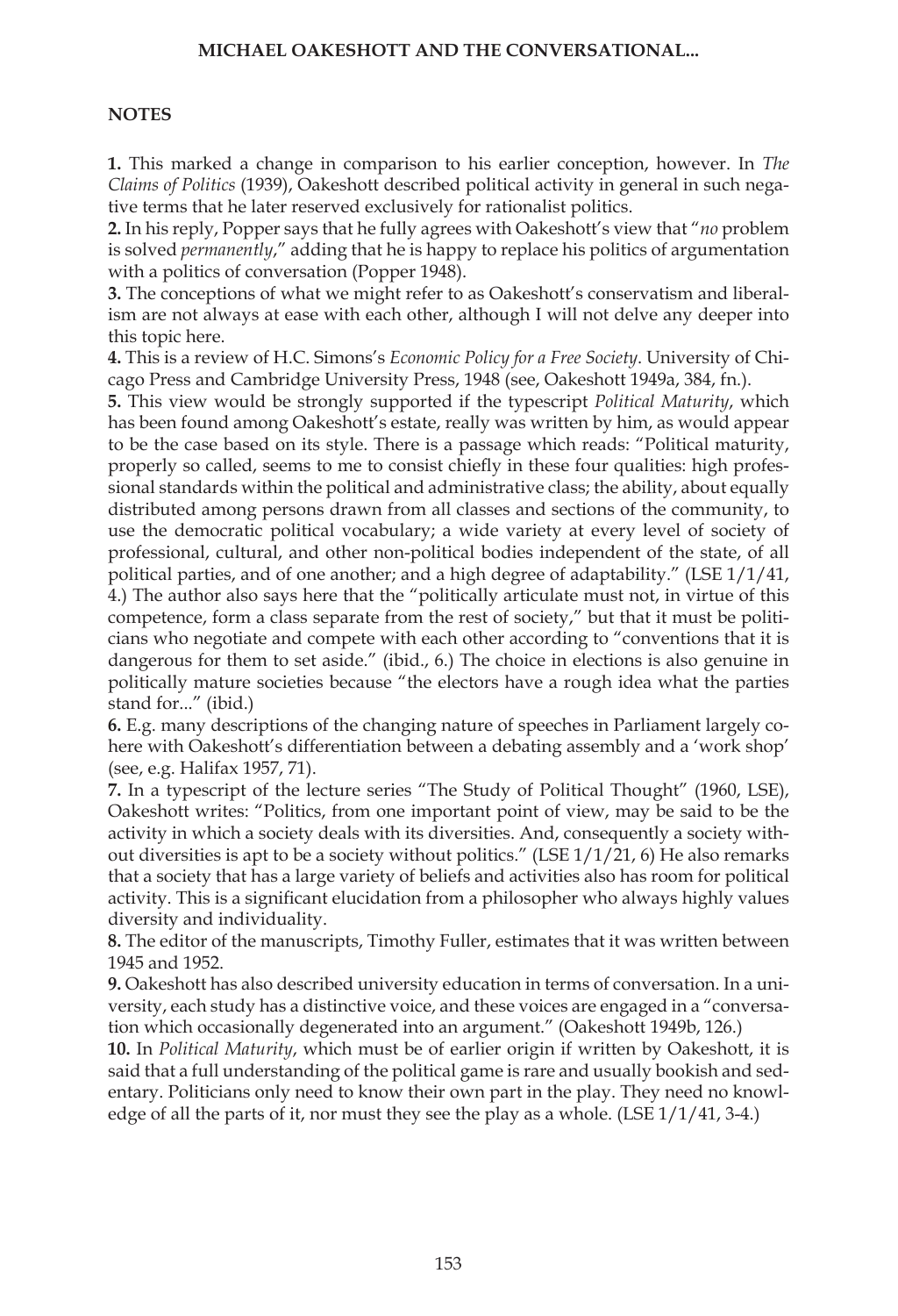## **REFERENCES**

**Al Anon** (1962): Political Realities. *The Times Literary Supplement*, September 28, 1-2.

**Bailey**, Sydney D. (1971): *Parliamentary Democracy*. Third Edition. Boston: Houghton Mifflin Company.

**Burke**, Edmund (1774): Members of Parliament and their Constituents. A Speech at Bristol on being elected to Parliament of the city. In: Hughes, A.M.D. (eds.) *Edmund Burke. Selections.* Oxford: Clarendon Press. Reprinted in 1921, 63-5.

**Coleman**, Samuel (1968): Is There Reason in Tradition? In: King, Preston and Parekh, Bikhu C. (eds.) *Politics and Experience*. Cambridge: Cambridge University Press, 239-82.

**Crick**, Bernard (1963): The World of Michael Oakeshott. Or the Lonely Nihilist. *Encounter*, Vol. 20, No. 6, 65-74.

**Crick**, Bernard (1991): The Ambiguity of Michael Oakeshott. Symposium. T*he Cambridge Review*, October, 120-24.

**Crossman**, Richard (1958): *The Charm of Politics*. London: Hamish Hamilton. **Gallie**, W.B. (1973): An Ambiguity in The Idea of Politics and Its Implications. *Political Studies*, Vol. XXI, No. 4, 442-52.

**Gellner**, Ernest (1980): The LSE - contested academy. *The Times Higher Education Supplement*, 7th November, 12-13.

**Gerencser**, Steven (2000): *The Skeptic's Oakeshott.* New York: St. Martin's Press.

**Halifax,** The Earl of (1957): *Fulness of days*. London: Collins.

**Hayek**, F.A. (1944): *The Road to Serfdom*. London and Henley: Routledge and Kegan Paul, 1979.

**McInnes**, Neil. (2000): A Skeptical Conservative. *National Interest*, Issue 61, Fall 2000, 82-8.

**Miller**, Bruce. (1962): A Review of Oakeshott, Michael: Rationalism in Politics and Other Essays. *The Listener*, 68, 424-25.

**Mouffe**, Chantal (1993): *The Return of the Political.* London and New York: Verso.

**Nardin**, Terry (2001): *The Philosophy of Michael Oakeshott*. Pennsylvania: The Pennsylvania State University Press.

**Oakeshott**, Michael (1939): The Claims of Politics. In: *Religion, Politics and The Moral life*. Timothy Fuller (eds). New Haven and London: Yale University Press, 1993, 91-96.

**Oakeshott**, Michael (1946): *"Introduction" to Leviathan by Thomas Hobbes.* Oxford: Basil Blackwell.

**Oakeshott**, Michael (1947): Rationalism in Politics. In: *Rationalism in Politics*. New and expanded edition. Timothy Fuller (eds). Indianapolis: Liberty Press, 1991, 5-42.

**Oakeshott,** Michael (1948a): Contemporary British Politics. *The Cambridge Journal*, 1, 474-90.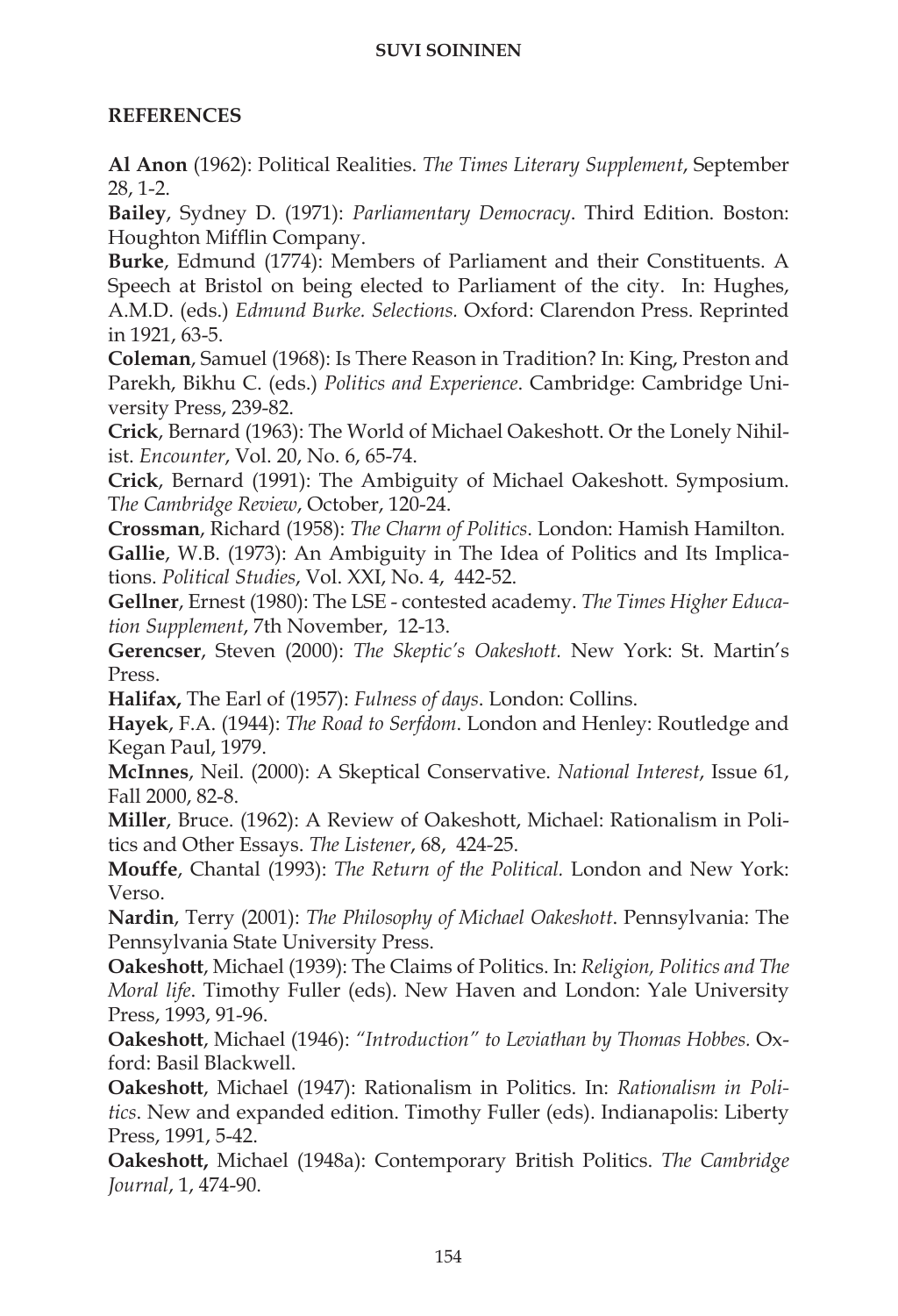**Oakeshott**, Michael (1948b): A letter to Karl Popper. At: *http://www.michael\_ oakeshott\_association.org/pdfs/mo\_letters\_popper.pdf*

**Oakeshott**, Michael (1949a): The Political Economy of Freedom. In: *Rationalism in Politics. New and expanded edition*. Timothy Fuller (eds). Indianapolis: Liberty Press, 1991, 384-406.

**Oakeshott**, Michael (1949b): The Universities. In: *The Voice of Liberal Learning. Michael Oakeshott on Education*. Timothy Fuller (eds). New Haven and London: Yale University Press, 1989, 118-58.

**Oakeshott**, Michael (1950): The Idea of a University. In: *The Voice of Liberal Learning. Michael Oakeshott on Education.* Timothy Fuller (eds). New Haven and London: Yale University Press, 1989, 103-17.

**Oakeshott**, Michael (1951): Political Education. In: *Rationalism in Politics*. New and expanded edition. Timothy Fuller (eds). Indianapolis: Liberty Press, 1991, 43-69.

**Oakeshott**, Michael (1956): On being Conservative. In: *Rationalism in Politics.* New and expanded edition. Timothy Fuller (eds). Indianapolis: Liberty Press, 1991, 407-37.

**Oakeshott**, Michael (1958): The Activity of Being an Historian. In: *Rationalism in Politics*. New and expanded edition. Timothy Fuller (eds). Indianapolis: Liberty Press, 1991, 151-83.

**Oakeshott**, Michael (1959): The Voice of Poetry in the Conversation of Mankind. In: *Rationalism in Politics*. New and expanded edition. Timothy Fuller (eds). Indianapolis: Liberty Press, 1991, 488-541.

**Oakeshott**, Michael (1960): The Study of Political Thought. A typescript of lecture series. LSE 1/1/21.

**Oakeshott**, Michael (1962): The Study of 'Politics' in a University. In: *Rationalism in Politics*. New and expanded edition. Timothy Fuller (eds). Indianapolis: Liberty Press, 1991, 184-218.

**Oakeshott**, Michael (1964): Introduction to Second Edition. In: Basset, R. *The Essentials of Parliamentary Democracy*. London: Frank Cass & Co Ltd, xxixxiv.

**Oakeshott**, Michael (1975a): "Introduction" to Leviathan. In: *Rationalism in Politics*. New and expanded edition. Timothy Fuller (eds). Indianapolis: Liberty Press, 221-94

**Oakeshott,** Michael (1975b): *On Human Conduct.* Oxford: Clarendon Press, 1990.

**Oakeshott**, Michael (1975c): Talking Politics. In: *Rationalism in Politics*. New and expanded edition. Timothy Fuller (eds). Indianapolis: Liberty Press, 438- 61.

**Oakeshott,** Michael (1996): *The Politics of Faith and the Politics of Scepticism. Fuller*, Timothy (eds.) New Haven and London: Yale University Press.

**Oakeshott**, Michael (2004): The Voice of Conversation in the Education of Mankind. In: *What is History? And other essays.* O'Sullivan, Luke (eds.). An undated typescript. Exeter: Imprint Academic, 187-99.

**Political Maturity**. The London School of Economics and Politics Archives,